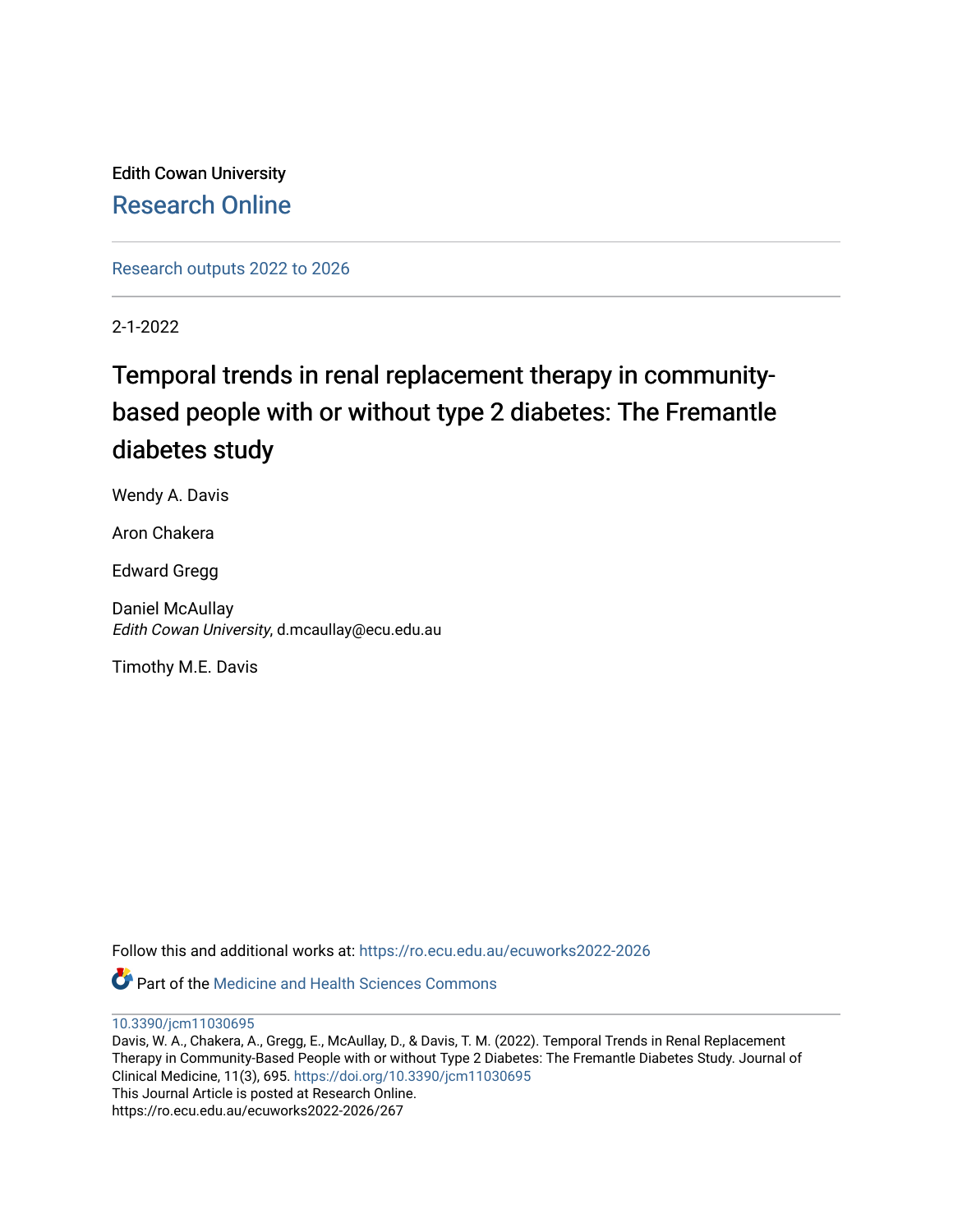



# *Article* **Temporal Trends in Renal Replacement Therapy in Community-Based People with or without Type 2 Diabetes: The Fremantle Diabetes Study**

**Wendy A. Davis <sup>1</sup> , Aron Chakera 1,2, Edward Gregg <sup>3</sup> , Daniel McAullay <sup>4</sup> and Timothy M. E. Davis 1,[\\*](https://orcid.org/0000-0003-0749-7411)**

- <sup>1</sup> Medical School, The University of Western Australia, Crawley, WA 6009, Australia; wendy.davis@uwa.edu.au (W.A.D.); aron.chakera@uwa.edu.au (A.C.)
- <sup>2</sup> Department of Renal Medicine, Sir Charles Gairdner Hospital, Nedlands, WA 6009, Australia<br><sup>3</sup> Sebasel of Public Hoselth, Imperial College Landen, Landen SMZ, 2PX, LIV is arrangemental of
- <sup>3</sup> School of Public Health, Imperial College London, London SW7 2BX, UK; e.gregg@imperial.ac.uk
- <sup>4</sup> Kurongkurl Katitjin Centre for Indigenous Australian Education and Research, Edith Cowan University, Mount Lawley, WA 6050, Australia; mcaullay@gmail.com
- **\*** Correspondence: tim.davis@uwa.edu.au; Tel.: +61-(8)-94-313-229; Fax: +61-(8)-94-312-977

**Abstract:** Background: Although rates of cardiovascular disease complicating type 2 diabetes are declining, equivalent data for renal replacement therapy (RRT) are conflicting. The aim of this study was to characterize temporal changes in RRT incidence rates (IRs) in Australians with or without type 2 diabetes. Methods: Participants with type 2 diabetes from the Fremantle Diabetes Study Phases I (FDS1; *n* = 1291 recruited 1993–1996) and II (FDS2; *n* = 1509 recruited 2008–2011) were age-, sex- and postcode-matched 1:4 to people without diabetes and followed for first hospitalization for/with RRT. Five-year IRs, IR ratios (IRRs) for those with versus without diabetes in FDS1 and FDS2, and IR differences (IRDs), were calculated. Results: The 13,995 participants had a mean age of 64.8 years and 50.4% were males. For the type 2 diabetes cohorts, the 5-year RRT IR was nearly threefold higher in FDS2 versus FDS1 (IRR (95% CI): 2.85 (1.01–9.87)). Sixteen more participants with type 2 diabetes/10,000 person-years received RRT in FDS2 than FDS1 compared with an IRD of 2/10,000 person-years in those without diabetes. Type 2 diabetes increased RRT risk at least 5-fold. This increased risk was greater in Aboriginal participants who were relatively young when RRT was initiated and more prone to rapid progression to RRT. Multivariable analysis using the combined FDS type 2 diabetes cohorts confirmed albuminuria as a strong independent RRT risk factor. Conclusions: The incidence of RRT is increasing substantially in Australians with type 2 diabetes, especially in Aboriginals who progress to RRT more rapidly at a younger age than non-Aboriginals.

**Keywords:** type 2 diabetes; renal replacement therapy; incidence; Aboriginal

# **1. Introduction**

Several longitudinal studies from North America, Europe, Asia and Australia have demonstrated that there has been a decline in chronic macrovascular complications of diabetes over the past few decades [\[1](#page-13-0)[–4\]](#page-13-1) as well as in all-cause and cardiovascular disease (CVD) death [\[5](#page-13-2)[,6\]](#page-13-3), reflecting improving CVD risk factor management [\[7](#page-13-4)[–9\]](#page-13-5). Although these encouraging trends may be stabilizing and even reversing based on even more recent US data [\[10,](#page-13-6)[11\]](#page-13-7), there is still the possibility that other complications such as chronic kidney disease (CKD) may become more prominent as longevity increases [\[12\]](#page-13-8).

Although there is some evidence of CKD leading to end-stage kidney disease (ESKD) and the need for renal replacement therapy (RRT) has been declining in parallel with CVD in type 2 diabetes in some countries, the trend has not been as marked as that for major CVD outcomes such as myocardial infarction (MI) and stroke [\[2,](#page-13-9)[3\]](#page-13-10). In addition, recent national data relating to temporal trends in CKD complicating type 2 diabetes are inconsistent, with some studies showing a reduction [\[3,](#page-13-10)[13\]](#page-14-0) and others an increase [\[12](#page-13-8)[,14–](#page-14-1)[17\]](#page-14-2) in CKD



**Citation:** Davis, W.A.; Chakera, A.; Gregg, E.; McAullay, D.; Davis, T.M.E. Temporal Trends in Renal Replacement Therapy in Community-Based People with or without Type 2 Diabetes: The Fremantle Diabetes Study. *J. Clin. Med.* **2022**, *11*, 695. [https://](https://doi.org/10.3390/jcm11030695) [doi.org/10.3390/jcm11030695](https://doi.org/10.3390/jcm11030695)

Academic Editor: Radica Alicic

Received: 10 December 2021 Accepted: 26 January 2022 Published: 28 January 2022

**Publisher's Note:** MDPI stays neutral with regard to jurisdictional claims in published maps and institutional affiliations.



**Copyright:** © 2022 by the authors. Licensee MDPI, Basel, Switzerland. This article is an open access article distributed under the terms and conditions of the Creative Commons Attribution (CC BY) license [\(https://](https://creativecommons.org/licenses/by/4.0/) [creativecommons.org/licenses/by/](https://creativecommons.org/licenses/by/4.0/)  $4.0/$ ).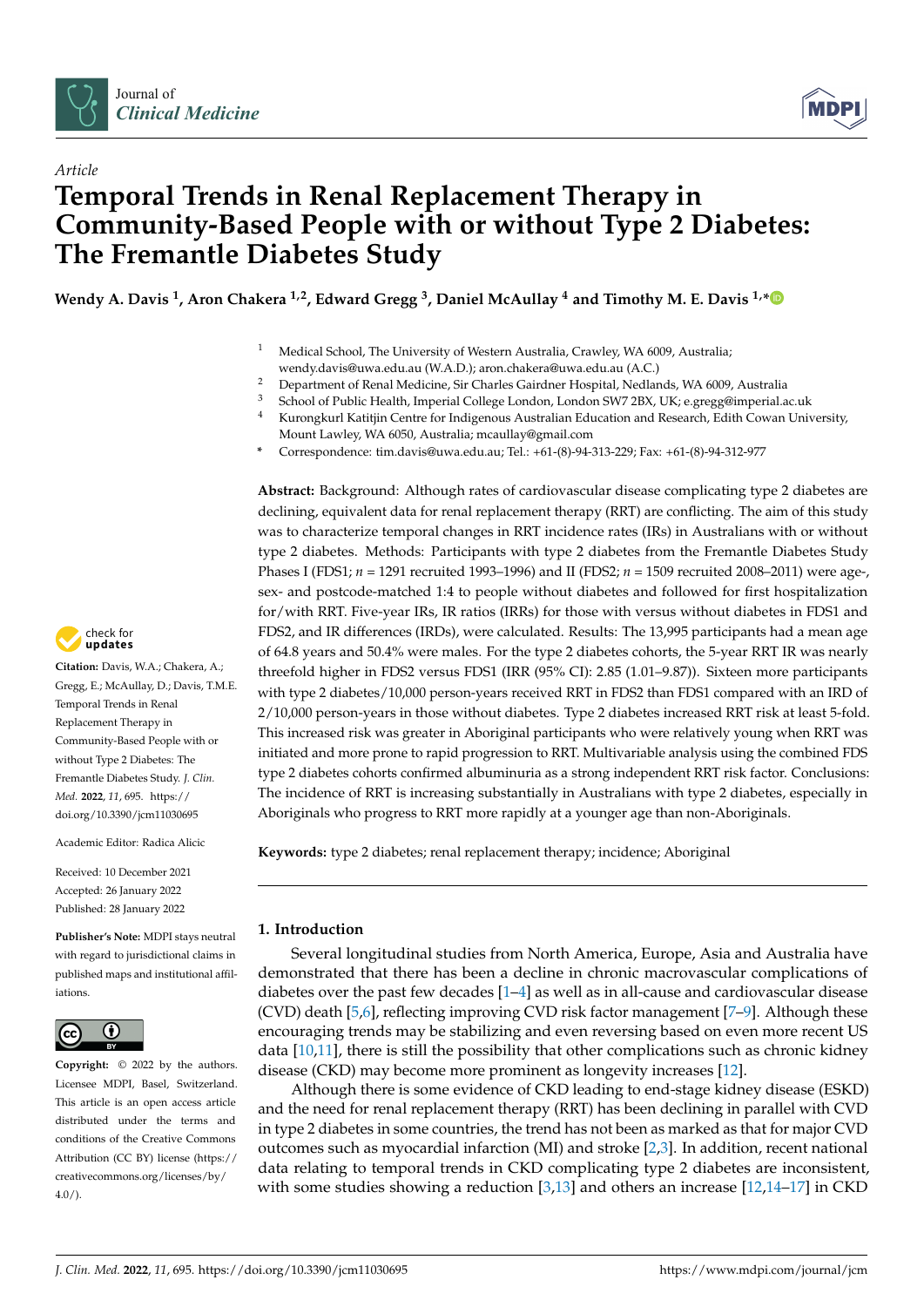hospitalizations and progression to RRT. The use of administrative data in these studies has well-recognized limitations, including incomplete ascertainment of diabetes and its type, misclassification of endpoints, inconsistent follow-up and missing patient-level data, and lack of detailed data relating to risk factors and clinical management. In addition, the decision to start RRT may depend on local eligibility criteria, as well as the availability of specialist renal services, dialysis facilities, and donor kidneys. These factors, which may disadvantage people with diabetes and associated comorbidities such as obesity and CVD [\[18](#page-14-3)[–20\]](#page-14-4), are likely to differ across countries and change with time. An important additional consideration in access to and uptake of RRT remains ethnic/racial background. Some racial groups such as Black Americans and Asians have both an increased risk of type 2 diabetes and an increased risk of progression to CKD and ESKD than Whites, but are less likely to receive RRT [\[21](#page-14-5)[–23\]](#page-14-6). The burden of ERSD is also higher in Aboriginal than White Australians [\[24\]](#page-14-7), but a recent national database study acknowledged that registration of more severe cases might lead to an overestimation of rates of RRT complicating type 2 diabetes in Aboriginal Australians [\[14\]](#page-14-1).

We have previously shown that CVD outcomes in well-characterized Australians with type 2 diabetes from the Fremantle Diabetes Study Phases I (FDS1; recruited 1993–1996) and II (FDS2; recruited 2008–2011) improved significantly between phases and proportionately more than in matched people without diabetes from the same geographic area [\[1\]](#page-13-0). The aims of the present study were (i) to determine whether changes in five-year incidence rates (IRs) of RRT paralleled those of CVD outcomes in the 15 years separating the two FDS phases, (ii) to compare these RRT IRs with those from matched people without known diabetes from the same geographical area, and (iii) to examine the independent predictors of RRT within the pooled FDS type 2 diabetes cohorts including the influence of FDS phase. We also analyzed our data according to whether or not participants were Aboriginal to quantify the relative burden of RRT in these participant groups.

#### **2. Patients and Methods**

#### *2.1. Study Site, Participants, and Approvals*

The FDS1 is an observational, longitudinal study of known diabetes conducted in a postcode-defined geographic area surrounding the port city of Fremantle in the Australian state of Western Australia (WA) [\[25\]](#page-14-8). Recruitment took place between 1993 and 1996, with follow-up for initiation of RRT in the present sub-study to end-2017. The FDS2 utilized the same design as FDS1 with recruitment between 2008 and 2011 and, in the case of the present study, follow-up to end-2016. Socio-economic data from the study catchment area at the time of FDS2 recruitment showed an average Index of Relative Socio-economic Advantage and Disadvantage [\[26\]](#page-14-9) of 1033, with a range across the included postcodes of 977–1113. These figures parallel the Australian national mean  $\pm$  SD (1000  $\pm$  100), confirming that FDS participants were from a representative urban Australian community.

Participants in both FDS phases were identified from hospital, clinic, and primary care patient lists, advertising through local print media, pharmacies, optometrists, networks of health care professionals, and, in the case of FDS2, third-party mail-outs to registrants of the Australian National Diabetes Services Scheme and the National Diabetes Register [\[25\]](#page-14-8). Details of recruitment, sample characteristics including classification of diabetes types, and non-recruited patients have been published previously [\[25,](#page-14-8)[27\]](#page-14-10). The FDS1 protocol was approved by the Fremantle Hospital Human Rights Committee in February 1993, and the FDS2 protocol by the Human Research Ethics Committee of the Southern Metropolitan Area Health Service in October 2007 (07/397). All participants gave written informed consent.

In FDS1, 2258 people with diabetes were identified from a population of approximately 120,000, and 1426 (63%) were recruited, of whom 1296 (91%) had clinically defined type 2 diabetes. In FDS2, 4639 people with diabetes were identified from a population of approximately 157,000, and 1668 (36%) were recruited, of whom 1509 (90%) had type 2 diabetes. Four age-, sex- and postcode-matched residents without any prior documentation of diabetes in health databases were randomly selected from the study catchment area for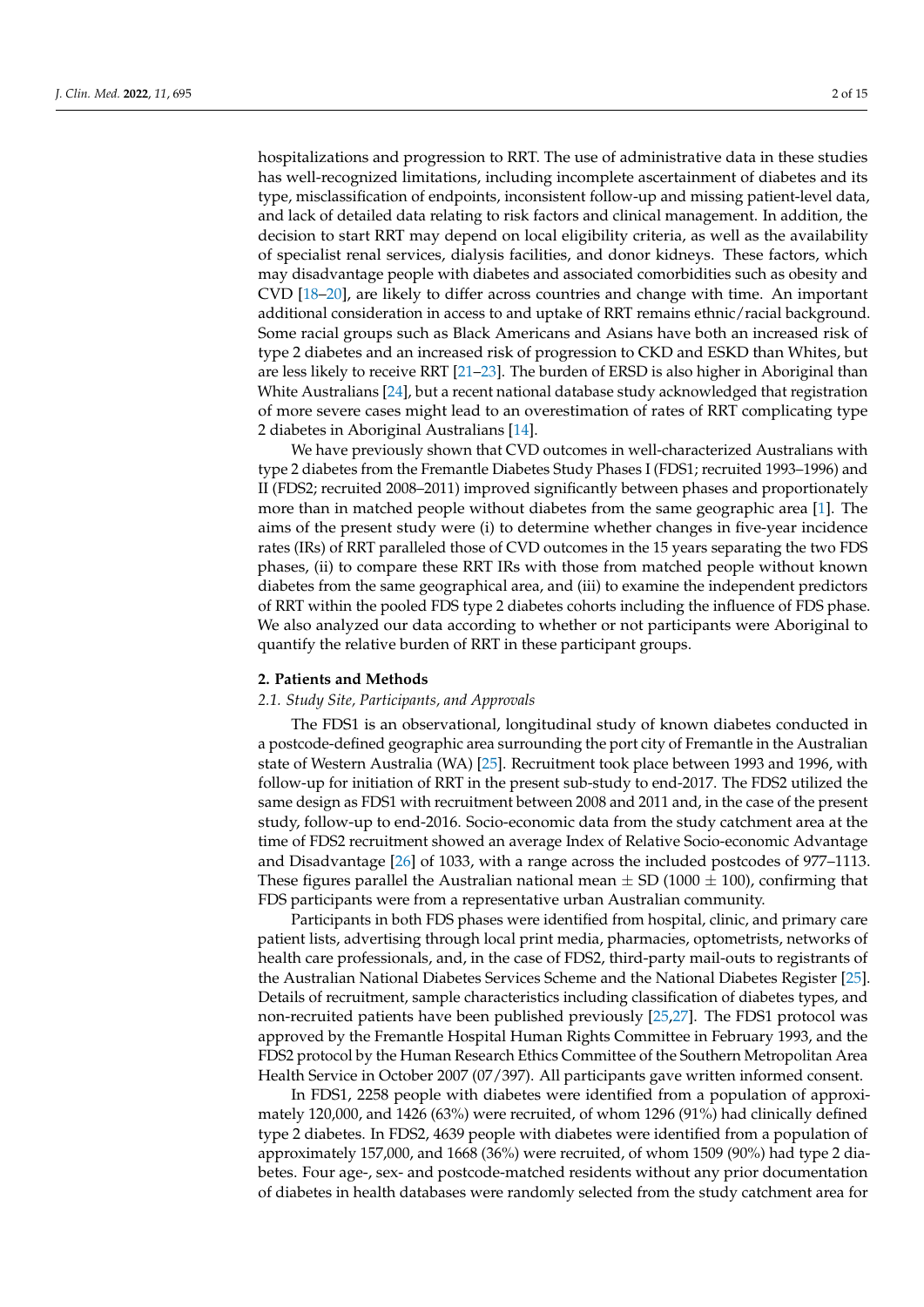each FDS1 and FDS2 participant at the time of their enrolment using the WA Electoral Roll of all adults resident in the FDS catchment area and, for FDS2, the WA Registry for Births, Deaths and Marriages. Five of these residents died just before their matched participant with diabetes was enrolled in FDS1 and were therefore excluded. Matches could not be made for five young and four elderly FDS1 participants who were also excluded. This left 1291 FDS1 participants with type 2 diabetes (99.6%) who were matched with 5159 residents without diabetes. In the case of FDS2, the 1509 participants with type 2 diabetes were age-, sex-, and postcode-matched with 6036 residents without diabetes.

#### *2.2. Baseline and Annual Assessments*

In both FDS phases, assessment at entry and at each annual (FDS1) or biennial (FDS2) review included a comprehensive questionnaire, physical examination, and fasting biochemical tests performed in a single nationally accredited laboratory [\[25\]](#page-14-8). Demographic, socio-economic, and lifestyle data were recorded in addition to details of all medical conditions. Ethnic background was based on self-selection, country/countries of birth and parents' birth and, (in FDS2) country of grandparents' birth, as well as language(s) spoken at home. Six categories were used, specifically, Anglo-Celt, Southern European, Other European, Asian, Aboriginal Australian, or Mixed/other [\[25\]](#page-14-8). Consistent with Australian legal rulings and other studies of Aboriginal Australians with diabetes, we used self-identification and acceptance by the local community as primary criteria for Aboriginality [\[28\]](#page-14-11). There were no FDS participants who identified themselves as from a Torres Strait Islander racial background. Patients were requested to bring all prescribed, over-the-counter, and complementary medications to each visit and full details of these were recorded. In FDS2, comprehensive postal questionnaires were sent to participants in the alternate years between face-to-face assessments.

Complications were identified under standard definitions [\[29\]](#page-14-12). Albuminuria was assessed from early morning spot urine albumin–creatinine ratio (ACR) measurement and renal impairment from the estimated glomerular filtration rate (eGFR) [\[30\]](#page-14-13). Peripheral sensory neuropathy (PSN) was ascertained using the clinical portion of the Michigan Neuropathy Screening Instrument [\[31\]](#page-14-14). Retinopathy was defined as one microaneurysm in either eye or worse and/or evidence of laser treatment on direct/indirect ophthalmoscopy (FDS1) or fundus photography (FDS2), and/or external assessment by an ophthalmologist. Patients classified as having prevalent coronary heart disease (CHD) had history of MI, angina, coronary artery bypass grafting, or angioplasty, and those with prevalent cerebrovascular disease had a history of stroke and/or transient ischemic attack. Peripheral arterial disease (PAD) was defined as an ankle brachial index  $\leq$ 0.90 or a diabetes-related lower extremity amputation.

#### *2.3. Ascertainment of Incident Renal Replacement Therapy*

Outcomes of interest during follow-up were the first hospital admission for/with RRT, death or five years, whichever came first. The Hospital Morbidity Data Collection (HMDC) documents all public/private hospitalizations in WA since 1970, while the Death Register contains information on all deaths in the state [\[32\]](#page-14-15). Both FDS phases have been linked confidentially to these databases through the WA Data Linkage System (WADLS), as approved by the WA Department of Health Human Research Ethics Committee. This source provided validated data on incident events to end-2017 for FDS1 and end-2016 for FDS2. Relevant International Classification of Disease (ICD)-9-CM and ICD-10-AM codes were used to identify RRT in the HMDC. These comprised diagnosis codes V45.1, V56 and 996.81 (ICD-9-CM) and Z49, Z94.0, Z99.2 and T86.1 (ICD-10-AM), and procedure codes 55.69 (ICD-9-CM) and 36503-00 and 36503-01 (ICD-10-AM).

The HMDC was used as a source of additional data to those obtained through individual FDS assessments relating to prevalent/prior disease during the five years prior to study entry, as well as providing the same information for matched residents without diabetes. The final dataset was used to calculate the Charlson Comorbidity Index (CCI) [\[33\]](#page-14-16)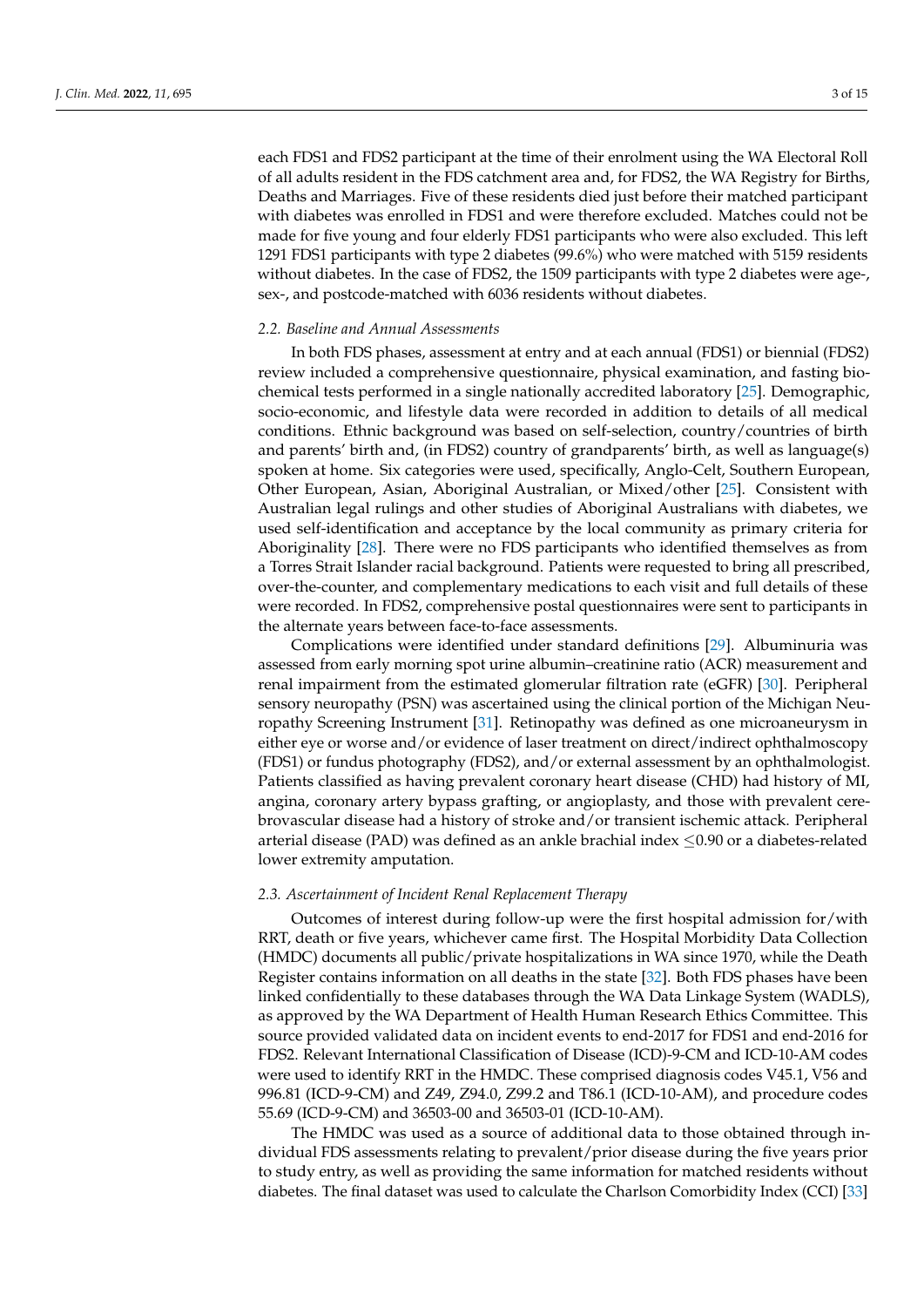which includes a history of (MI), heart failure (HF), PAD, cerebrovascular disease, chronic pulmonary disease, rheumatic disease, peptic ulcer disease, hemiparesis or paraparesis, renal disease, liver disease, and cancer. For the purposes of the present study, we excluded those conditions coded as diabetes-specific complications (ICD-9-CM 250 and ICD-10-AM E10-14 codes) in FDS participants.

## *2.4. Statistical Analysis*

The computer packages IBM SPSS Statistics 25 (IBM Corporation, Armonk, NY, USA) and StataSE 15 (College Station, TX, USA: StataCorp LP) were used for statistical analysis. Data are presented as proportions, mean  $\pm$  SD, geometric mean (SD range), or, in the case of variables which did not conform to a normal or log-normal distribution, median and interquartile range (IQR). Two-sample comparisons were by Fisher's exact test for proportions, Student's *t*-test for normally distributed variables, and Mann–Whitney U-test for other variables. Five-year IRs for RRT were derived for each of the four groups defined by type 2 diabetes status and FDS Phase. Incident rate ratios (IRRs) for RRT were then calculated for (i) those with type 2 diabetes in FDS2 versus FDS1, (ii) those without diabetes in FDS2 versus FDS1, and (iii) for those with type 2 diabetes versus no diabetes in FDS1 and FDS2 separately, with incident rate differences (IRDs) also calculated. To allow for differences in age, sex, comorbidities, and management changes between phases, we adjusted for (i) age as the timeline in a Cox model of time to first event for each outcome using people without diabetes in FDS2 as reference, and (ii) in addition, sex, CCI and time between recruitment of each participant and recruitment of the first participant in each phase.

For the pooled FDS1 and FDS2 type 2 diabetes cohort, Cox proportional hazards modeling with backward conditional variable entry ( $p < 0.05$ ) and removal ( $p \ge 0.05$ ) were used to determine independent predictors of the first episode of RRT during follow-up from clinically plausible baseline variables with *p* < 0.20 in bivariable analyses. To assess the effect of FDS phase, participation in FDS2 versus FDS1 was then added to each most parsimonious model. Missing values were multiply imputed  $(x20)$ ; see Supplementary Table S1), defining imputation models that included each outcome.

## **3. Results**

# *3.1. Participant Characteristics*

The total sample of FDS1 and FDS2 participants combined with the two matched cohorts without diabetes ( $n = 13,995$ ) had a mean  $\pm$  SD age of 64.8  $\pm$  11.5 years, and 50.4% were males. The baseline characteristics of the four cohorts are summarized in Table [1.](#page-5-0) Thirty-one (0.2%) participants had chronic renal failure requiring hospitalization for/with RRT at study entry and were therefore excluded from analyses of incident disease. The FDS2 type 2 diabetes cohort had the largest baseline RRT prevalence (0.8%), which was significantly higher than for the cohorts without diabetes (FDS2 0.1% and FDS1 0.2%), but not the FDS1 type 2 after Bonferroni correction for multiple comparisons.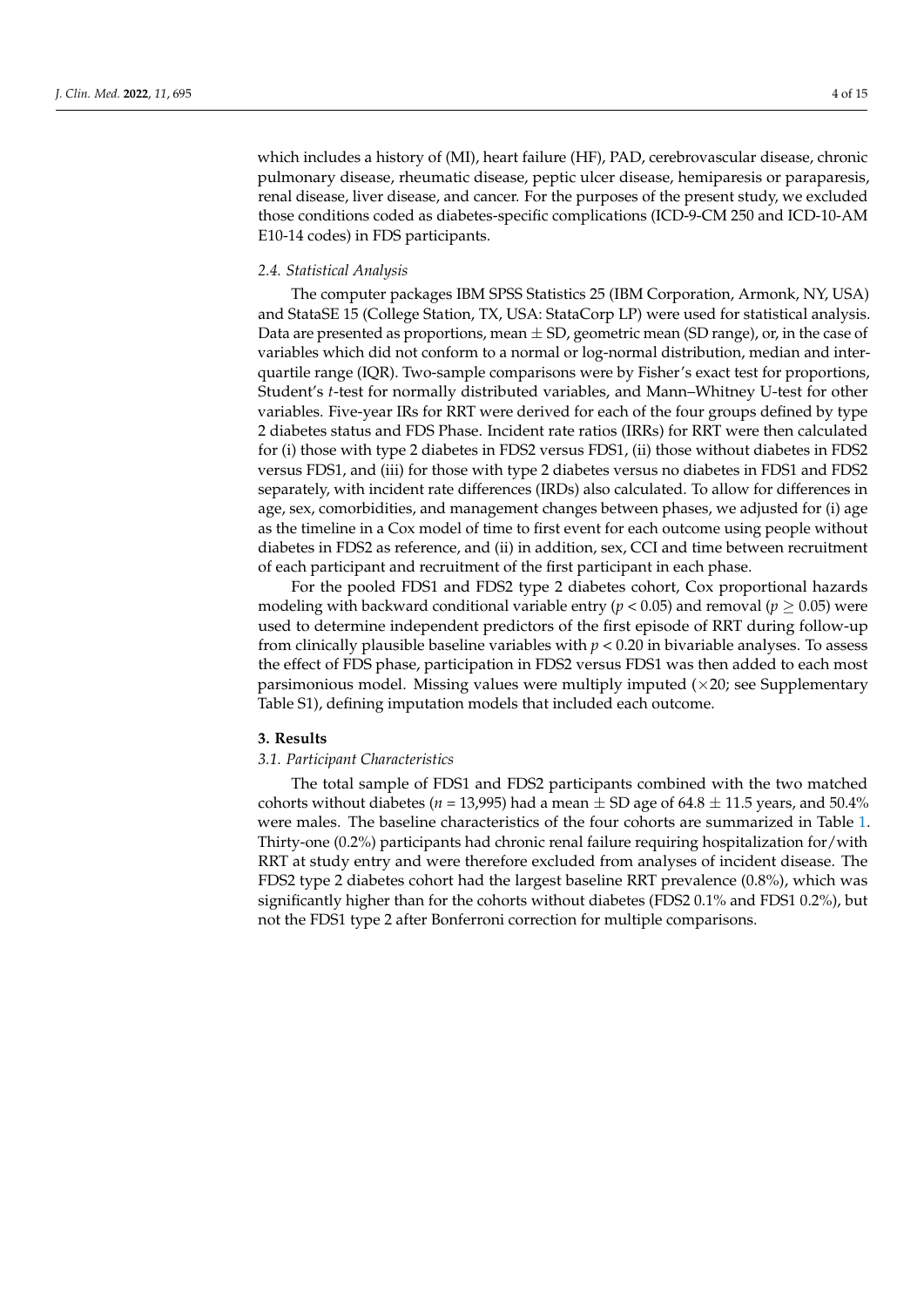|                                                     | FDS1 Type 2<br><b>Diabetes</b> | <b>FDS1 No</b><br><b>Diabetes</b> | FDS2 Type 2<br><b>Diabetes</b>     | <b>FDS2 No</b><br><b>Diabetes</b>   | <i>p</i> -Value |
|-----------------------------------------------------|--------------------------------|-----------------------------------|------------------------------------|-------------------------------------|-----------------|
| Number $(\%)$                                       | 1291                           | 5159                              | 1509                               | 6036                                |                 |
| Age at FDS entry (years)                            | $64.0 \pm 11.2$                | $64.0 \pm 11.2$                   | $65.4 \pm 11.7$ **, <sup>†††</sup> | $65.4 \pm 11.7$ ***, <sup>†††</sup> | < 0.001         |
| Sex $(\%$ male)                                     | 48.7                           | 48.7                              | 51.8                               | $51.8$ <sup>++</sup>                | 0.005           |
| Aboriginal Australian (%)                           | 1.5                            |                                   | 7.1                                |                                     |                 |
| History of hospitalization for/with RRT $a$ (%)     | 0.2                            | 0.2                               | $0.8$ <sup>++</sup>                | $0.1$ ##                            | < 0.001         |
| Charlson Comorbidity Index $\frac{b}{\sqrt{2}}$ (%) |                                | ***                               | $***,$ +++                         | ***,‡‡‡                             | < 0.001         |
|                                                     | 71.6                           | 85.6                              | 75.1                               | 86.5                                |                 |
| $1 - 2$                                             | 22.0                           | 11.1                              | 16.8                               | 9.8                                 |                 |
| $\geq$ 3                                            | 6.4                            | 3.3                               | 8.0                                | 3.7                                 |                 |

<span id="page-5-0"></span>**Table 1.** Characteristics at study entry of type 2 diabetes FDS1 and FDS2 participants and their matched cohorts.

<sup>a</sup> RRT = renal replacement therapy; <sup>b</sup> in the last 5 years, excluding diabetes and its complications; \*\* *p* < 0.01, \*\*\*  $p < 0.001$  vs. FDS1 type 2 diabetes; <sup>††</sup>  $p < 0.01$ , <sup>†††</sup>  $p < 0.001$  vs. FDS1 no diabetes; <sup>‡‡‡</sup>  $p < 0.001$  vs. FDS2 type 2 diabetes, Bonferroni-corrected for multiple comparisons.

#### *3.2. Incident RRT by Type 2 Diabetes Status and FDS Phase*

For the type 2 diabetes cohorts, the 5-year IR for RRT was nearly threefold higher in FDS2 compared with FDS1 (IRR (95% CI): 2.85 (1.01–9.87); see Table [2](#page-5-1) and Figure [1\)](#page-6-0). Sixteen more people per 10,000 person-years received RRT in FDS2 than FDS1. For the two cohorts without diabetes matched to participants in FDS1 and FDS2, the 5-year IR for RRT was sixfold higher in FDS2 than FDS1 (see Table [2](#page-5-1) and Figure [1\)](#page-6-0), but the IRR had a wide confidence interval which spanned unity due to the low number of events. Two more people per 10,000 person-years received RRT in the FDS2 cohort without diabetes than the FDS1 cohort without diabetes.

<span id="page-5-1"></span>**Table 2.** Five-year incidence rates (IR; per 10,000 person-years), incidence rate ratios (IRR; 95% CI) and incident rate differences (IRD; per 10,000 person-years) for first hospitalization for/with renal replacement therapy in FDS2 versus FDS1 type 2 diabetes participants and their matched counterparts without diabetes for the total sample (above) and non-Aboriginal participants (below).

|                           |           | FDS1                        |                     |    | FDS <sub>2</sub>     |                     | FDS2:FDS1           | FDS2-FDS1           |
|---------------------------|-----------|-----------------------------|---------------------|----|----------------------|---------------------|---------------------|---------------------|
| Type 2<br><b>Diabetes</b> | N         | Follow-Up<br>(Years)        | <b>IR</b>           | N  | Follow-Up<br>(Years) | IR                  | <b>IRR (95% CI)</b> | <b>IRD (95% CI)</b> |
| Total<br>sample           |           |                             |                     |    |                      |                     |                     |                     |
| Yes                       | $<$ 5 *   | 5956                        | $8.40(2.73 - 19.6)$ | 17 | 7115                 | $23.9(13.9 - 38.3)$ | $2.85(1.01 - 9.87)$ | $15.5(1.97-29.0)$   |
| N <sub>o</sub>            | $<$ 5 $*$ | 24,376                      | $0.41(0.01 - 2.29)$ | 7  | 28,540               | $2.45(0.99 - 5.05)$ | $5.98(0.77-269)$    | $2.04(0.06 - 4.03)$ |
|                           |           | Non-Aboriginal participants |                     |    |                      |                     |                     |                     |
| Yes                       | $<$ 5 $*$ | 5872                        | $8.52(2.76 - 19.9)$ | 9  | 6636                 | $13.6(6.20 - 25.7)$ | $1.59(0.48 - 6.05)$ | $5.05(-6.54-16.6)$  |
| No                        | $<$ 5 $*$ | 24,009                      | $0.42(0.01 - 2.32)$ | 7  | 26,467               | $2.64(1.06 - 5.45)$ | $6.35(0.82 - 286)$  | $2.23(0.11-4.35)$   |

\* Actual numbers not given to preserve confidentiality.

Excluding participants with an Aboriginal background and their matched counterparts in FDS1,  $\leq$ 5 ( $\leq$ 0.4%) of the 1271 non-Aboriginal participants with type 2 diabetes started RRT in the five years following study entry compared with  $\leq$  5 ( $\leq$  0.01%) of 5075 in the corresponding matched cohort. The respective figures for FDS2 were 9 (0.6%) of the 1397 non-Aboriginal participants with type 2 diabetes versus 7 (0.1%) of the 5603 in the matched cohort. For the type 2 diabetes cohorts excluding Aboriginal participants, the 5-year IR for RRT was a non-significant 59% higher in FDS2 compared with FDS1 (IRR (95% CI): 1.59 (0.48–6.05); see Table [2](#page-5-1) and Figure [1\)](#page-6-0).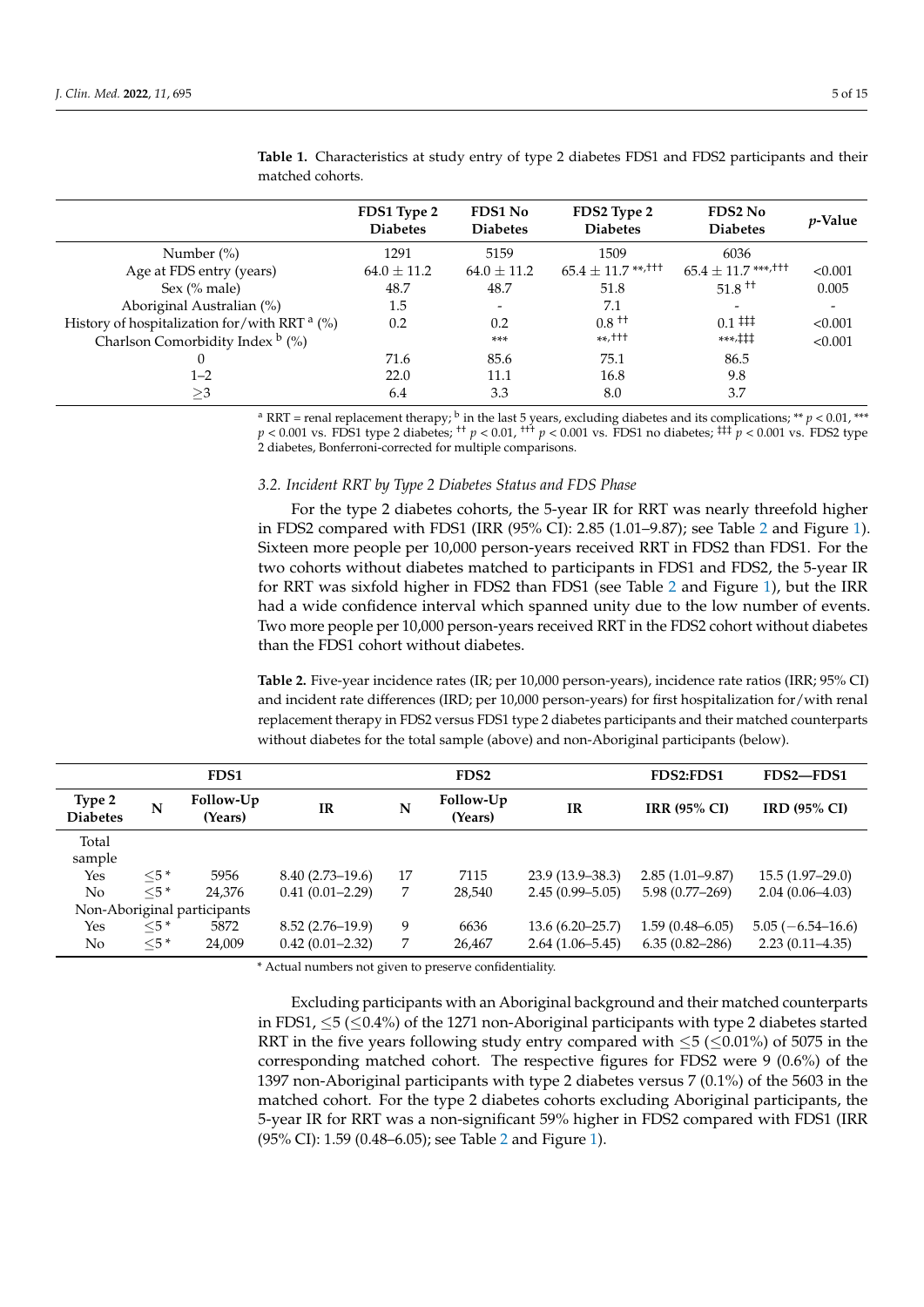<span id="page-6-0"></span>

therapy (RRT) in participants from the Fremantle Diabetes Study Phase 1 (FDS1) versus those in participants from Phase 2 (FDS2) with type 2 diabetes  $\left(\bullet\right)$  and without known diabetes  $\left(\blacktriangle\right)$  from the FDS catchment area. Data are IRR (left panel) and IRD (right panel) with 95% confidence intervals (vertical bars) for all participants and those who were not of Aboriginal ethnic origin.  $\mathcal{C}$  barsh for all participants and those who were not of  $\mathcal{C}$ **Figure 1.** Incidence rate ratios (IRRs) and incidence rate differences (IRDs) for renal replacement

those without diabetes are shown in Table 3 and Figure [2.](#page-7-0) The 5-year IRRs in FDS2 were less than half of those in FDS1 regardless of whether the whole sample or non-Aboriginal participants were analyzed (9.74 versus 20.5 and 5.13 versus 20.4, respectively). The 5-year IRDs per 10,000 person-years approximately doubled between FDS phases in the total sample but the difference was attenuated in those of non-Aboriginal ethnic background (see Table 3 and Figure 2). The 5-year IRRs and IRDs for RRT by FDS phase for people with type 2 diabetes versus

<span id="page-6-1"></span>Table 3. Five-year incidence rate ratios (IRR; 95% CI) and incident rate differences (IRD; per 10,000 person-years) for first hospitalization for/with renal replacement therapy in type 2 diabetes participants versus their matched counterparts without diabetes in FDS1 and FDS2 for the total sample (above) and non-Aboriginal participants (below).

|                                |                    | <b>IRR (95% CI)</b>  | <b>IRD (95% CI)</b> |                     |  |
|--------------------------------|--------------------|----------------------|---------------------|---------------------|--|
|                                | FDS <sub>1</sub>   | FDS <sub>2</sub>     | FDS <sub>1</sub>    | FDS <sub>2</sub>    |  |
| Total sample                   | $20.5(2.29 - 968)$ | $9.74(3.84 - 27.8)$  | $7.98(0.58 - 15.4)$ | 21.4 (9.94–33.0)    |  |
| Non-Aboriginal<br>participants | 20.4 (2.29–967)    | $5.13(1.70 - 16.20)$ | $8.10(0.59 - 15.6)$ | $10.9(1.84 - 20.0)$ |  |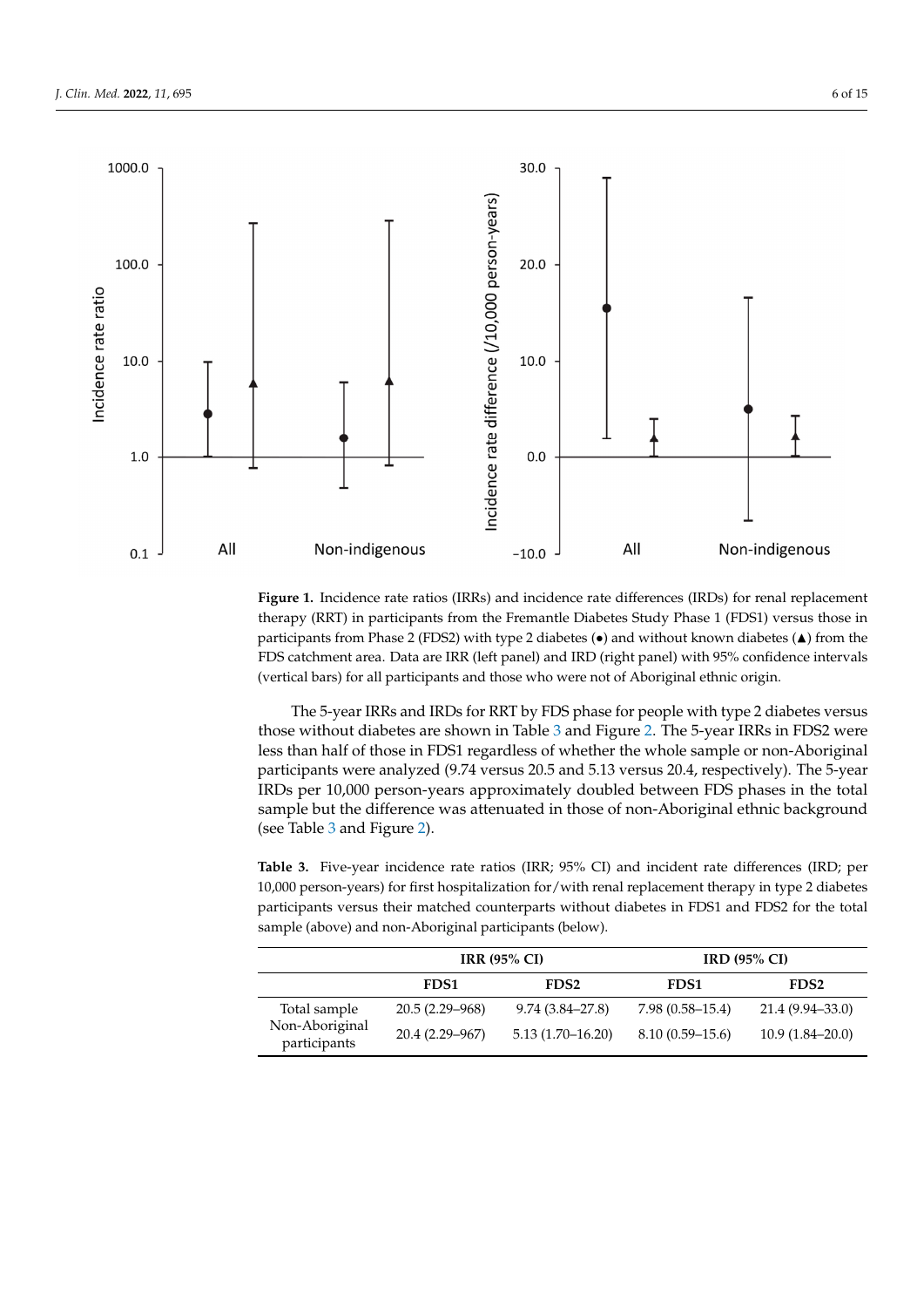<span id="page-7-0"></span>

therapy (RRT) in participants from the Fremantle Diabetes Study Phase 1 (FDS1); (•) with versus without type 2 diabetes and in participants from Phase 2 (FDS2); ( $\blacktriangle$ ) with versus without type 2 diabetes. Data are IRR (left panel) and IRD (right panel) with 95% confidence intervals (vertical bars) for all participants and those who were not of Aboriginal ethnic origin. **Figure 2.** Incidence rate ratios (IRRs) and incidence rate differences (IRDs) for renal replacement

#### *3.3. Determinants of Incident Renal Replacement Therapy*

The adjusted Cox models for incident RRT are shown in Table [4.](#page-8-0) In the Cox model which included adjustment for age as the timeline, and using the FDS2 participants without  $p_{\text{in}}$  and  $p_{\text{in}}$  matched counterparts with diabetes in FDS1 and  $p_{\text{in}}$  and  $p_{\text{in}}$  for  $p_{\text{in}}$  for  $p_{\text{in}}$  for  $p_{\text{in}}$  for  $p_{\text{in}}$  for  $p_{\text{in}}$  for  $p_{\text{in}}$  for  $p_{\text{in}}$  for  $p_{\text{in}}$  for  $p_{\text{in}}$  diabetes as the reference group, the highest hazard ratio (HR) for RRT was in the FDS2 (3.17). The FDS1 cohort without diabetes were less likely to undergo RRT than the FDS2 cohort without diabetes (0.16) but this did not reach statistical significance in the context of low event numbers. Further adjustment for sex, CCI, and time from start of the respective phase modestly attenuated these findings, as did allowing for the competing risk of death participants with type 2 diabetes (10.1), followed by FDS1 participants with type 2 diabetes (see Table [4\)](#page-8-0).

> *3.3. Determinants of Incident Renal Replacement Therapy*  parts, the highest hazard ratios (HRs (95% CIs)) for RRT in the Cox model which included adjustment for age as the timeline with the FDS2 no diabetes cohort as reference were in FDS2 participants with type 2 diabetes (5.12), followed by FDS1 participants with type 2 diabetes (3.06) (see Table [4\)](#page-8-0). The FDS1 cohort without diabetes was less likely to undergo RRT than the FDS2 cohort without diabetes (0.15). Further adjustment for sex, CCI, and time from start of the respective phase modestly attenuated these findings, as did allowing for [th](#page-8-0)e competing risk of death (see Table 4). Excluding participants with an Aboriginal background and their matched counter-

> The age of first occurrence of RRT showed no significant difference by phase or type 2 diabetes status, but the oldest age of starting RRT in the 5 years following study entry was 69.9 years for FDS1 and more than 15 years greater at 85.4 years for FDS2. Excluding the eight participants with an Aboriginal background and their matched counterparts increased the mean age of RRT onset for those with type 2 diabetes in FDS2 from 61.6 years (range 33.2–85.4 years) to 74.5 years (range 63.2–85.4 years).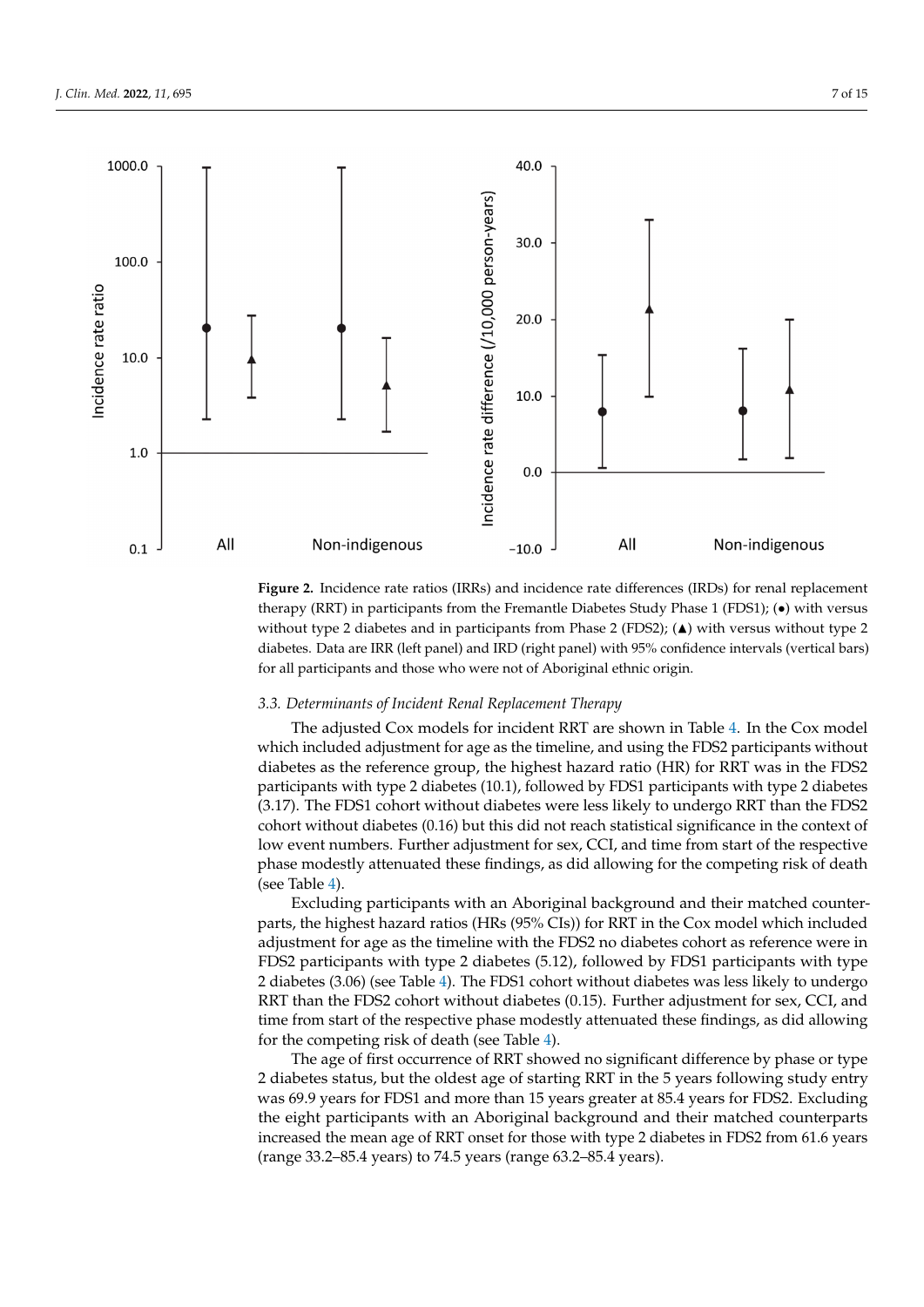| Phase               | Type 2<br><b>Diabetes</b>          | N                            | Events                          | CsHR <sup>a</sup><br>$(95\% \text{ CI})$                         | $CshR^b$<br>$(95\% \text{ CI})$                                  | SdHR <sup>a</sup><br>$(95\% \text{ CI})$                        | SdHR <sup>b</sup><br>$(95\% \text{ CI})$                        | Age at Event<br>(Years)                                     |
|---------------------|------------------------------------|------------------------------|---------------------------------|------------------------------------------------------------------|------------------------------------------------------------------|-----------------------------------------------------------------|-----------------------------------------------------------------|-------------------------------------------------------------|
|                     | Total sample                       |                              |                                 |                                                                  |                                                                  |                                                                 |                                                                 |                                                             |
| 2<br>$\overline{2}$ | N <sub>0</sub><br>Yes<br>No<br>Yes | 6027<br>1497<br>5151<br>1289 | 7<br>17<br>$\leq 5$ *<br>$<5$ * | 1.0<br>10.1 (4.20, 24.5)<br>0.16(0.02, 1.28)<br>3.17(1.01, 10.0) | 1.0<br>7.17 (2.90, 17.7)<br>0.16(0.02, 1.32)<br>2.22(0.69, 7.27) | 1.0<br>9.89(4.08, 24.0)<br>0.15(0.02, 1.24)<br>2.97(0.95, 9.33) | 1.0<br>7.25(2.88, 18.2)<br>0.15(0.02, 1.26)<br>2.11(0.58, 7.65) | $67.9 \pm 7.6$<br>$61.6 \pm 16.0$<br>49.4<br>$62.9 \pm 8.9$ |
|                     | Non-Aboriginal<br>participants     |                              |                                 |                                                                  |                                                                  |                                                                 |                                                                 |                                                             |
| 2                   | No                                 | 5603                         | 7                               | 1.0                                                              | 1.0                                                              | 1.0                                                             | $1.0\,$                                                         | $67.9 \pm 7.6$<br>$(55 - 75)$                               |
| 2                   | Yes                                | 1397                         | 9                               | 5.12 (1.91, 13.8)                                                | 3.69(1.35, 10.1)                                                 | 5.03(1.88, 13.5)                                                | 3.86(1.44, 10.4)                                                | $74.5 \pm 6.4$<br>$(63 - 85)$                               |
| 1                   | No                                 | 5075                         | $\leq 5$ *                      | 0.15(0.02, 1.22)                                                 | 0.14(0.02, 1.17)                                                 | 0.14(0.02, 1.15)                                                | 0.13(0.02, 1.11)                                                | 49.4                                                        |
| $\mathbf{1}$        | Yes                                | 1271                         | $<$ 5 $*$                       | 3.06(0.97, 9.67)                                                 | 1.96(0.60, 6.37)                                                 | 2.86(0.92, 8.89)                                                | 1.86(0.53, 6.53)                                                | $62.9 \pm 8.9$<br>$(48 - 69)$                               |

<span id="page-8-0"></span>**Table 4.** Cox and Fine and Gray models, and age at first hospitalization for/with renal replacement therapy (RRT), occurring within 5-years of study entry by FDS Phase and type 2 diabetes status in those with no prior hospitalization for/with RRT.

Cs = cause-specific; sd = subdistribution; HR = hazard ratio; CI = confidence interval; \* actual numbers not given to preserve confidentiality; <sup>a</sup> adjusted for age as timeline; <sup>b</sup> adjusted for age as timeline, sex, Charlson's Comorbidity Index, time from recruitment of first participant in each Phase to study entry for each participant/matched.

#### *3.4. Predictors of Outcomes in Pooled FDS1 and FDS2 Type 2 Diabetes Datasets*

At study entry, the pooled FDS1 and FDS2 participants with type 2 diabetes (*n* = 2805) had a mean  $\pm$  SD age of 64.8  $\pm$  11.5 years; 50.3% were male, and their median (IQR) diabetes duration was 5.0 (1.8–13.0) years. The baseline characteristics of the FDS1 and FDS2 type 2 diabetes cohorts are summarized in Table [5.](#page-8-1) Compared with the FDS1 cohort, those in FDS2 were older at entry, had greater ethnic heterogeneity, were more fluent in English, and were better educated. They consumed more alcohol but were less likely to be current smokers. They were diagnosed at a younger age and had a longer diabetes duration, their diabetes was more intensively managed pharmacologically, and they had better glycemic control if more self-reported hypoglycemia. The FDS2 participants were more likely to be obese, but had lower systolic blood pressure and more favorable serum lipid levels in association more intensive CVD risk factor pharmacotherapy including use of angiotensin converting enzyme inhibitors and angiotensin receptor blockers. They had lower urinary ACRs and higher eGFRs. More had a past history of stroke, PSN, and RRT, but fewer had PAD and depressive symptoms.

|                                                       | FDS1            | FDS <sub>2</sub> | <i>p</i> -Value |
|-------------------------------------------------------|-----------------|------------------|-----------------|
| Number $(\%)$                                         | 1296 (46.2)     | 1509 (53.8)      |                 |
| Time from start of Phase to participant entry (years) | $1.21 \pm 0.83$ | $1.59 \pm 0.93$  | < 0.001         |
| Age at FDS entry (years)                              | $64.0 \pm 11.3$ | $65.4 + 11.7$    | 0.001           |
| Sex $(\%$ male)                                       | 48.6            | 51.8             | 0.10            |
| Overseas born (%)                                     | 46.8            | 43.5             | 0.09            |
| Ethnic background (%):<br>Anglo-Celt                  | 61.4            | 52.6             |                 |
| Southern European                                     | 17.7            | 12.9             |                 |
| Other European                                        | 8.5             | 7.4              | < 0.001         |
| Asian                                                 | 3.4             | 4.3              |                 |

<span id="page-8-1"></span>**Table 5.** Comparison of the characteristics of type 2 diabetes participants in FDS1 and FDS2 at study entry.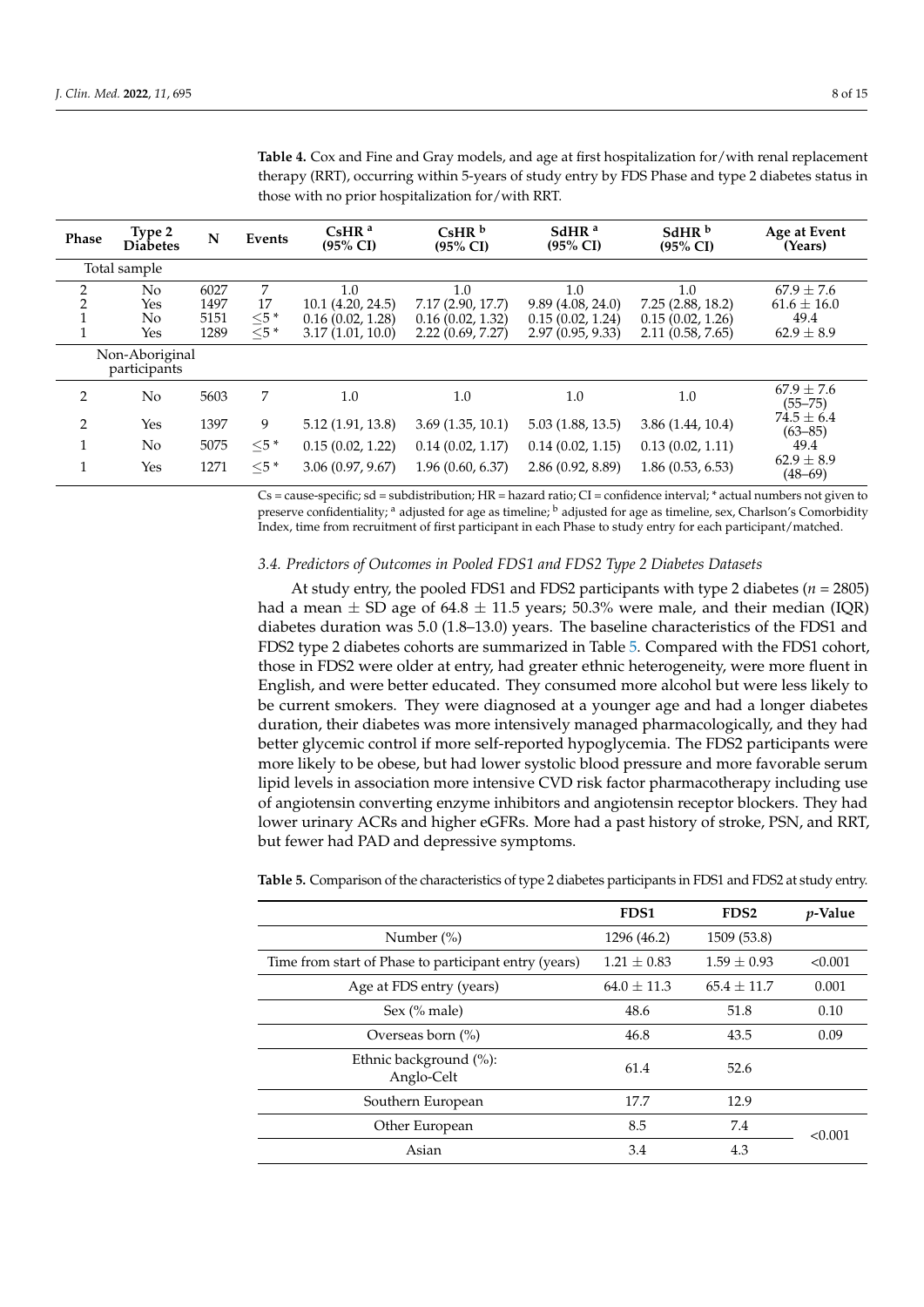|                                                                                  | FDS1              | FDS <sub>2</sub> | p-Value |
|----------------------------------------------------------------------------------|-------------------|------------------|---------|
| Aboriginal Australian                                                            | 1.5               | 7.1              |         |
| Mixed/other                                                                      | 7.5               | 15.8             |         |
| Not fluent in English (%)                                                        | 15.3              | 10.8             | < 0.001 |
| Education beyond primary level (%)                                               | 74.0              | 86.8             | < 0.001 |
| Currently married/de facto (%)                                                   | 65.7              | 62.7             | 0.11    |
| Alcohol (standard drinks/day)                                                    | $0(0-0.8)$        | $0.1(0-1.2)$     | < 0.001 |
| Smoking status (%)<br>Never                                                      | 44.7              | 45.5             |         |
| Ex-                                                                              | 40.2              | 43.9             | 0.001   |
| Current                                                                          | 15.1              | 10.7             |         |
| Age at diagnosis (years)                                                         | $57.9 \pm 11.7$   | $55.6 \pm 12.4$  | < 0.001 |
| Duration of diabetes (years)                                                     | $4.0(1.0-9.0)$    | $8.0(2.7-15.4)$  | < 0.001 |
| Diabetes treatment $(\%):$<br>Diet                                               | 31.9              | 24.6             |         |
| Oral agents                                                                      | 55.7              | 53.4             | < 0.001 |
| Insulin $\pm$ oral agents                                                        | 12.3              | 22.0             |         |
| Fasting serum glucose (mmol/L)                                                   | $8.0(6.5-10.3)$   | $7.2(6.2 - 8.9)$ | < 0.001 |
| $HbA_{1c}$ (%)                                                                   | $7.2(6.2 - 8.5)$  | 6.8(6.2–7.7)     | < 0.001 |
| $HbA_{1c}$ (mmol/mol)                                                            | 55 (44-69)        | $51(44-61)$      | < 0.001 |
| Self-reported hypoglycemia last year (%):                                        | 22.9              | 33.9             | < 0.001 |
| Body mass index $(kg/m2)$                                                        | $29.6 \pm 5.4$    | $31.3 \pm 6.1$   | < 0.001 |
| Obesity (% by waist circumference)                                               | 64.5              | 70.9             | < 0.001 |
| Antihypertensive medication (%)                                                  | 50.9              | 73.2             | < 0.001 |
| Angiotensin converting enzyme<br>inhibitors/angiotensin receptor antagonists (%) | 21.8              | 64.5             | < 0.001 |
| Systolic blood pressure (mm Hg)                                                  | $151 \pm 24$      | $146 \pm 22$     | < 0.001 |
| Diastolic blood pressure (mm Hg)                                                 | $80 \pm 11$       | $80 \pm 12$      | 0.55    |
| Heart rate (/min)                                                                | $70 \pm 12$       | $70 \pm 12$      | 0.85    |
| Lipid-modifying medication (%)                                                   | 10.5              | 68.2             | < 0.001 |
| Total serum cholesterol (mmol/L)                                                 | $5.5$ $\pm$ $1.1$ | $4.4\,\pm\,1.1$  | < 0.001 |
| Serum HDL-cholesterol (mmol/L)                                                   | $1.06 \pm 0.33$   | $1.24\pm0.34$    | < 0.001 |
| Serum triglycerides (mmol/L)                                                     | $2.2(1.2-3.9)$    | $1.5(0.9-2.5)$   | < 0.001 |
| Serum uric acid (mmol/L)                                                         | $0.38 \pm 0.11$   | $0.34\pm0.09$    | < 0.001 |
| Aspirin use (%)                                                                  | 22.0              | 37.2             | < 0.001 |
| Urinary albumin: creatinine (mg/mmol)                                            | $5.2(1.5-17.8)$   | $3.3(0.8-12.7)$  | < 0.001 |
| eGFR categories (%):<br>$\geq$ 90 mL/min/1.73 m <sup>2</sup>                     | 32.2              | 38.9             |         |
| 60–89 mL/min/1.73 m <sup>2</sup>                                                 | 49.8              | 44.6             |         |
| 45–59 mL/min/1.73 m <sup>2</sup>                                                 | 11.9              | 8.8              | < 0.001 |
| 30–44 mL/min/1.73 m <sup>2</sup>                                                 | 4.4               | 4.9              |         |
| $<$ 30 mL/min/1.73 m <sup>2</sup>                                                | 1.7               | 2.8              |         |

**Table 5.** *Cont.*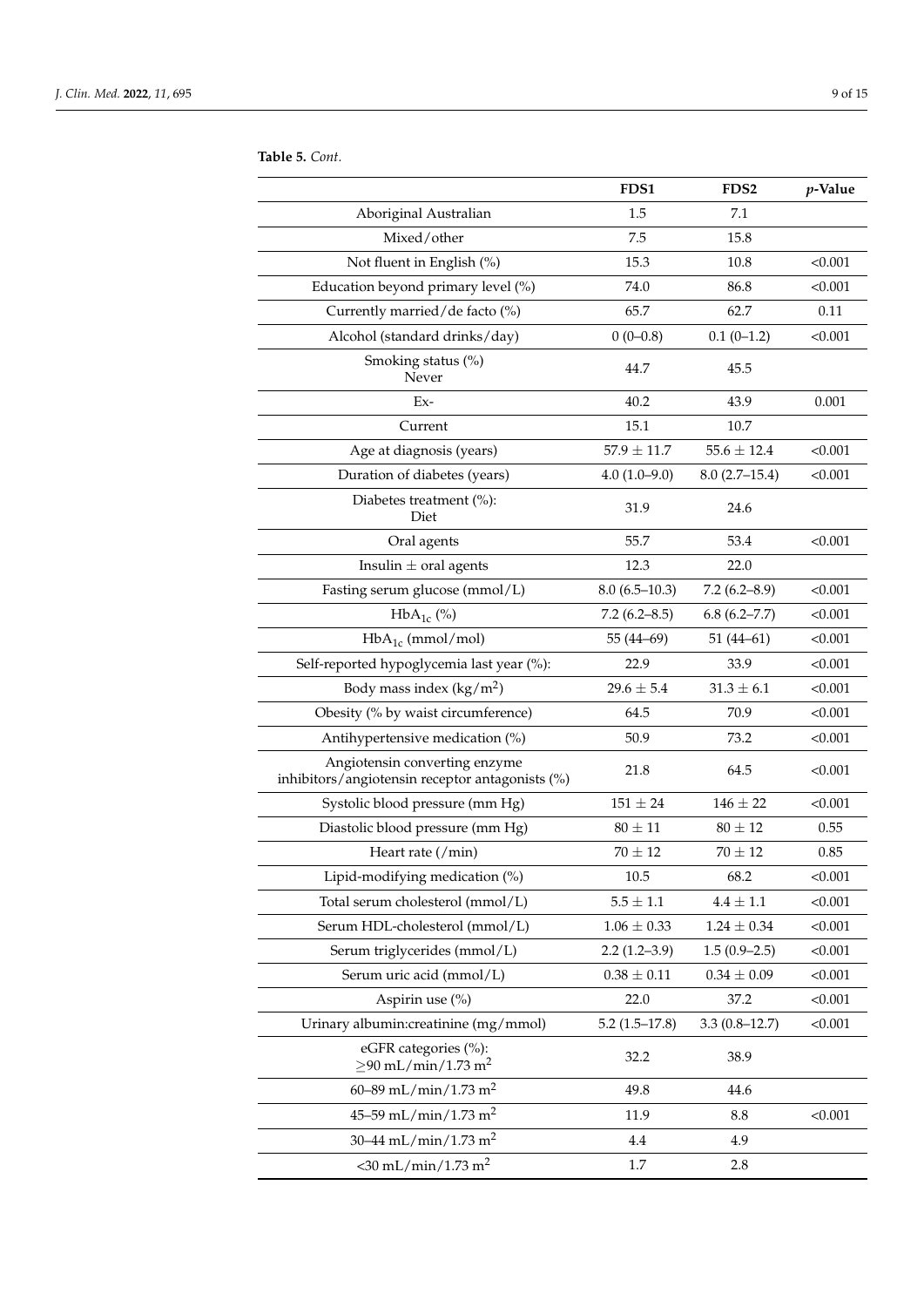|                                                    | FDS1 | FDS <sub>2</sub> | p-Value |
|----------------------------------------------------|------|------------------|---------|
| Hospitalization for/with RRT (%)                   | 0.2  | 0.8              | 0.016   |
| Atrial fibrillation (%)                            | 4.9  | 4.6              | 0.72    |
| Hospitalization for/with heart failure (%)         | 8.3  | 6.4              | 0.07    |
| Hospitalization for/with myocardial infarction (%) | 8.7  | 8.1              | 0.59    |
| Ischemic heart disease (%)                         | 29.6 | 28.8             | 0.68    |
| Hospitalization for/with stroke (%)                | 0.4  | 3.0              | < 0.001 |
| Cerebrovascular disease (%)                        | 10.0 | 11.2             | 0.30    |
| Hospitalization for lower extremity amputation (%) | 1.2  | 1.1              | 0.86    |
| Peripheral arterial disease (%)                    | 29.3 | 22.6             | < 0.001 |
| Peripheral sensory neuropathy (%)                  | 30.8 | 58.2             | < 0.001 |
| Depressive symptoms (%)                            | 31.5 | 23.1             | < 0.001 |
| ApoE genotype (%):<br>22                           | 0.8  | 0.4              |         |
| 23                                                 | 11.8 | 11.4             |         |
| 24                                                 | 2.3  | 2.5              | 0.54    |
| 33                                                 | 65.5 | 64.5             |         |
| 34                                                 | 18.3 | 19.4             |         |
| 44                                                 | 1.2  | 1.8              |         |
| ApoE4 allele (%)                                   | 21.9 | 23.7             | 0.27    |
| Charlson Comorbidity Index <sup>a</sup> (%):       |      |                  | 0.001   |
| $\mathbf{0}$                                       | 71.5 | 75.1             |         |
| $1 - 2$                                            | 22.1 | 16.8             |         |
| ${\geq}3$                                          | 6.4  | 8.0              |         |

**Table 5.** *Cont.*

<sup>a</sup> In the last 5 years, excluding diabetes and its complications.

Excluding those with prior RRT, the baseline characteristics of the pooled cohort by incident RRT status are summarized in Supplementary Table S2. The most parsimonious Cox models of time to RRT, which utilized age as the time scale and incorporated imputation of missing data (see Supplemental Table S1), are shown in Table [6.](#page-11-0) The predictors of RRT were consistent with recognized risk factors, including urinary ACR, baseline renal impairment, and Aboriginal Australian background. Addition of FDS Phase to the most parsimonious models showed participation in FDS2 versus FDS1 was associated with a non-significant threefold increase in risk of RRT.

After excluding participants with an Aboriginal ethnic background, the only predictors of RRT were urinary ACR and baseline renal impairment (see Table [6\)](#page-11-0). Addition of FDS Phase to the most parsimonious model showed that participation in FDS2 versus FDS1 was associated with a non-significant doubling of the risk of RRT.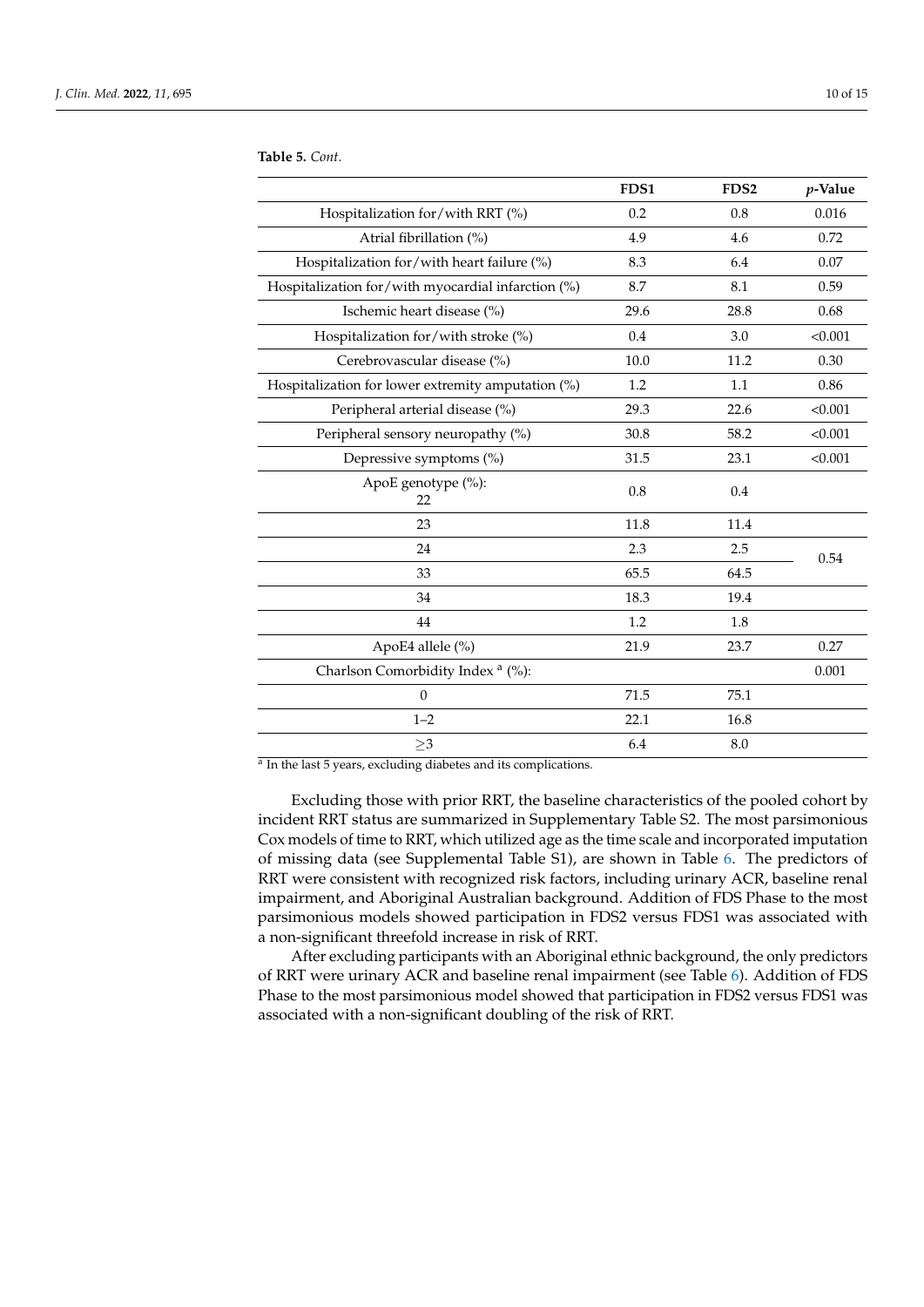|                                               | Model 1             | Model 2             |
|-----------------------------------------------|---------------------|---------------------|
| Total sample                                  |                     |                     |
| n/N                                           | 22/2787             | 22/2787             |
| Aboriginal                                    | $6.41(1.02 - 40.1)$ | $3.84(0.56 - 26.3)$ |
| $Ln(ACR (mg/mmo))$ *                          | $2.52(1.77-3.58)$   | $2.57(1.81 - 3.65)$ |
| eGFR (CKD-EPI):                               |                     |                     |
| 45–59 mL/min/1.73 m <sup>2</sup>              | 22.4 (2.34–214)     | $22.1(2.38-205)$    |
| 30–44 mL/min/1.73 m <sup>2</sup>              | 39.3 (4.03-383)     | 47.1 (4.59-482)     |
| $<$ 30 mL/min/1.73 m <sup>2</sup>             | 221 (23.4-2081)     | 230 (26.1-2036)     |
| FDS <sub>2</sub>                              |                     | $3.13(0.81 - 12.1)$ |
| Non-Aboriginal participants                   |                     |                     |
| n/N                                           | 14/2673             | 14/2673             |
| $Ln(ACR (mg/mmo))$ <sup>*</sup>               | $2.78(1.84 - 4.20)$ | $2.78(1.85 - 4.17)$ |
| eGFR (CKD-EPI) <30 mL/min/1.73 m <sup>2</sup> | $22.8(5.91 - 87.8)$ | 24.5 (6.42–93.2)    |
| FDS <sub>2</sub>                              |                     | $2.22(0.59 - 8.35)$ |

<span id="page-11-0"></span>time scale in pooled FDS1 and FDS2 participants with type 2 diabetes (HR (95% CI)). Model 1: Most parsimonious model; Model 2: Model 1 with FDS2 added.

\* An increase of 1 in ln(ACR (mg/mmol)) equates to an increase of 2.72 in ACR (mg/mmol).

## **4. Discussion**

The present data show that the incidence of RRT tripled in the 15 years between FDS Phases in people with type 2 diabetes from a representative urban Australian setting. The observation that the IRR was attenuated when Aboriginal participants were excluded from the analysis suggests that rates of RRT have been increasing disproportionately in Aboriginal Australians with type 2 diabetes. Although constrained by a relatively small numbers of events, there was also a non-significant temporal trend to increasing incidence of RRT among matched people without diabetes from the same catchment area. Type 2 diabetes increased the risk of RRT at least 5-fold compared to that in people without diabetes. This increased risk was much greater in the Aboriginal participants, and there was evidence that this group was relatively young at the time RRT was started and that they were more prone to rapid progression to RRT. Multivariable analysis using the combined FDS cohorts confirmed albuminuria as a strong independent risk factor for RRT.

The temporal increase in RRT in type 2 diabetes in the present study is in apparent contrast to the significant reduction in major cardiovascular events found in a similar analysis of FDS2 compared with FDS1 [\[1\]](#page-13-0). Nevertheless, an Australian national database study conducted over a shorter time period than FDS (between 2002 and 2013) also found an increasing incidence of ESKD in type 2 diabetes [\[14\]](#page-14-1), with an overall crude incidence rate similar to that in FDS1 (9.1 versus 8.4/10,000 person-years). The substantial increase in RRT in FDS2 (to 23.9/10,000 person-years) might represent the effect of an additional 3 years of follow-up in FDS2 coupled with progressively greater willingness to treat diabetes-related ESKD in Australia [\[34\]](#page-14-17). In addition, 7.1% of FDS2 participants were Aboriginal compared with only 1.5% in FDS1 and 2.1% in the national sample, the latter having acknowledged deficiencies in Aboriginal registrations [\[14\]](#page-14-1). Notwithstanding these differences, the national database study found that Aboriginal ESKD rates were four times those in non-Aboriginal registrants [\[14\]](#page-14-1), a figure similar to the hazards ratios in our Cox proportional hazards models.

There is evidence that improved CVD risk factor management has contributed to reduced macrovascular complications of type 2 diabetes over the past few decades [\[7–](#page-13-4)[9\]](#page-13-5), including in the context of diabetic kidney disease [\[35\]](#page-14-18). Better cardiometabolic control, if appropriately implemented across all levels of care [\[36\]](#page-15-0), might also be expected to slow progression to ESKD [\[37\]](#page-15-1). However, increased survival from major CVD events might also increase the number of people with type 2 diabetes requiring RRT. It is of interest that adjusting for the competing risk of premature death did not attenuate the HRs in the present analyses. Although the age at which RRT was started was similar for people with type 2 diabetes in FDS1 and FDS2 (at around 62 years), the SD for this variable in FDS2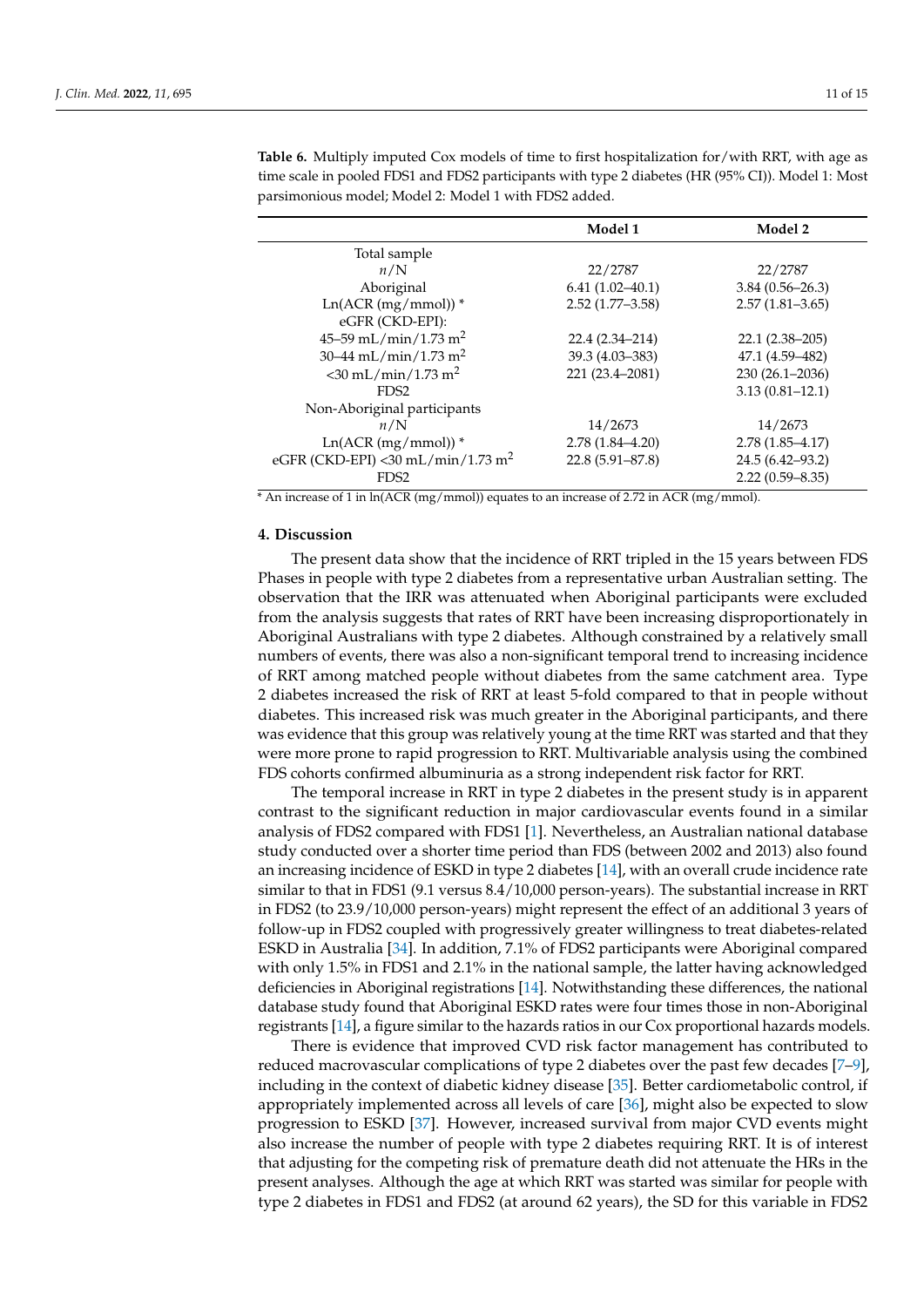was approaching twice that in FDS1 (16 years versus 9 years), suggesting a much broader age spread in the later phase of the FDS. This might mean that, as well as people with type 2 diabetes in FDS2 living longer and being more readily accepted into RRT programs than in FDS1 [\[34\]](#page-14-17), there are also increasing numbers of younger individuals requiring RRT. The greater age at RRT initiation in non-Aboriginal FDS2 participants with type 2 diabetes (75 years) suggests strongly that Aboriginals with type 2 diabetes are progressing to ESKD at a relatively young age, in accord with previous studies [\[38\]](#page-15-2). Consistent with our data, the national database study found that the increasing annual incidence of ESKD was driven by increases among those younger than 50 and older than 80 years [\[14\]](#page-14-1). We [\[39\]](#page-15-3) and others [\[40\]](#page-15-4) have found that type 2 diabetes in young people is associated with a more severe phenotype and relatively high rates of chronic complications which likely include ESKD.

As well as confirmation of albuminuria as a strong predictive risk factor for ESKD [\[41\]](#page-15-5), there was indirect evidence from our comparative Cox models that Aboriginals can progress more rapidly from Stage 3 CKD to requiring RRT. In the total sample of FDS1 and FDS2 participants with type 2 diabetes, there was a graded relationship between the baseline eGFR and incident RRT from a HR of 22.4 in those with an eGFR at study entry between  $45$  and  $59$  mL/min/ $1.73$  m $^2$  to one of 221 for those with an eGFR  $<$  30 mL/min/ $1.73$  m $^2$ (Table [6\)](#page-11-0). When the same analysis was repeated in the non-Aboriginal participants, only those with an eGFR  $<$  30 mL/min/1.73 m<sup>2</sup> were at increased risk (HR 22.8). Consistent with this observation, Aboriginal participants in both FDS phases had worse baseline renal disease risk factor profiles, including a higher HbA1c and a greater proportion of smokers, than their non-Aboriginal counterparts [\[28\]](#page-14-11).

The present study had limitations. Although the FDS2 cohort was from a typical urban Australian population base and was representative of those with the disease in the study catchment area, the number of RRT endpoints was relatively small and a function of the fixed sample sizes. Nevertheless, the incident rates for RRT and their trends were similar to those in the national sample [\[14\]](#page-14-1), and the non-significant increasing incidence of RRT among matched people without diabetes was consistent with upward trends in RRT for other causes of ESKD in the Australian general population [\[34\]](#page-14-17). Although we had robust identification of Aboriginality in the FDS cohorts, this was not the case for the matched cases without diabetes from the catchment area and so we assumed that those matched with the Aboriginals in the FDS T2D cohorts were also Aboriginal. Given that the average age of Aboriginals in Australia is 20 years compared with 38 years in the non-Aboriginal population [\[42\]](#page-15-6), it is likely that the groups of individuals without diabetes matched with the relatively young Aboriginals in FDS1 and FDS2 were enriched with Aboriginals. The uptake of the glucagon-like peptide 1 receptor agonists and sodiumglucose co-transporter-2 inhibitors (SGLT2i), classes of blood glucose-lowering therapies with glucose-independent benefits for renal disease, especially SGLT2i [\[43\]](#page-15-7), was relatively low in the FDS2 cohort (<5% in each case at the end of the follow-up period) given that they were first introduced into Australia when the study was in progress. In any case, any effect they may have had on the incidence of RRT would have been an attenuation of the increase between FDS1 and FDS2. The strengths of the study include the detailed participant-level data and access to a validated data linkage system with ascertainment of relatively hard renal-related endpoints.

In conclusion, the present study provides patient-level evidence from a representative urban community sample that the incidence of RRT in type 2 diabetes has increased over the last few decades. This finding aligns with recent national Australian administrative data [\[14\]](#page-14-1), but we provide additional evidence of the increased risk of ESKD amongst Aboriginal people with type 2 diabetes who can present at a young age and can progress rapidly to RRT in the presence of relatively adverse renal risk factors. The increasing incidence of RRT in type 2 diabetes may be multifactorial, but increased willingness to implement this management strategy in older individuals with comorbidities [\[34\]](#page-14-17) as well as a more severe clinical phenotype in younger, especially Aboriginal patients, appear largely responsible.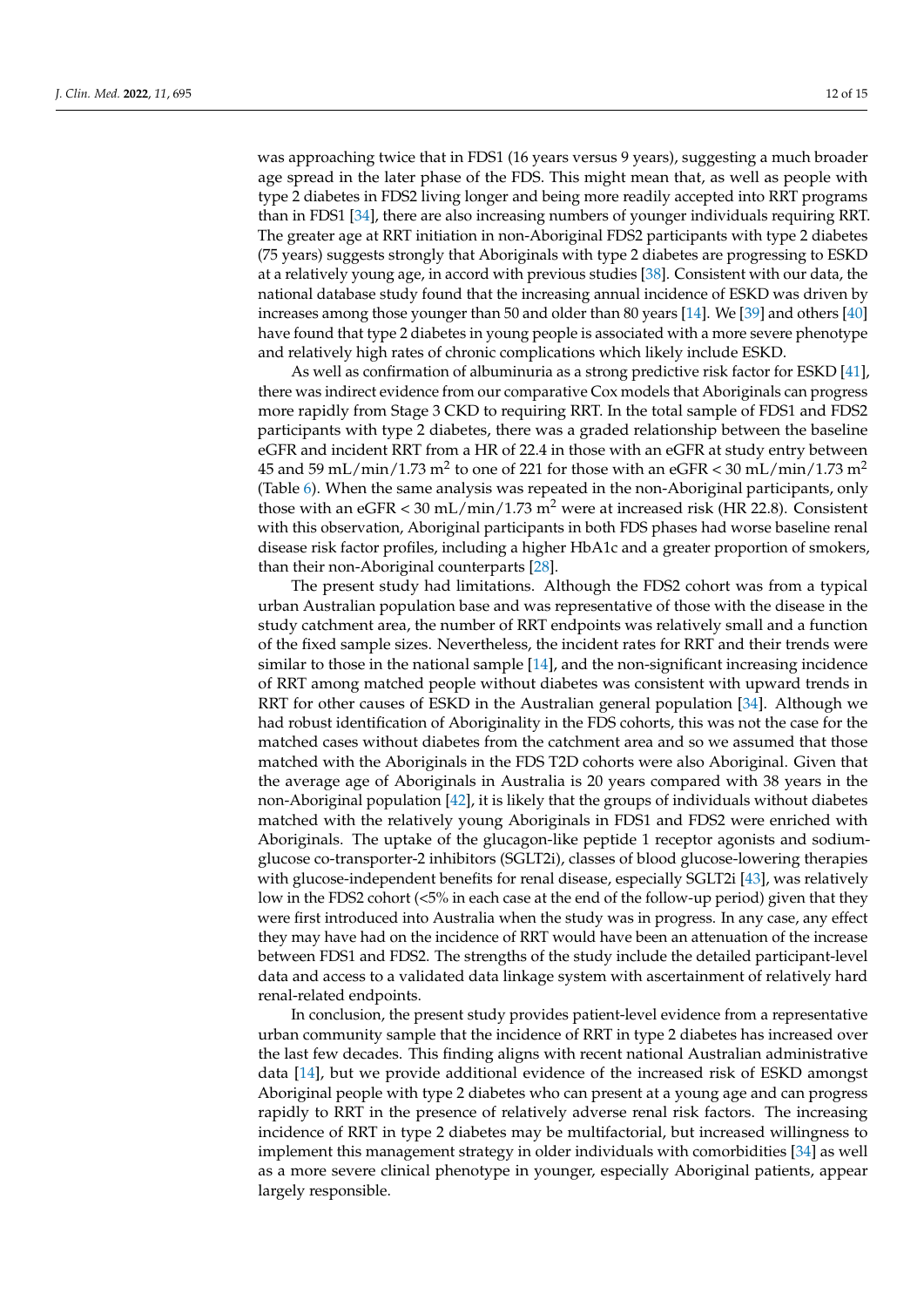**Supplementary Materials:** The following are available online at [https://www.mdpi.com/article/10](https://www.mdpi.com/article/10.3390/jcm11030695/s1) [.3390/jcm11030695/s1,](https://www.mdpi.com/article/10.3390/jcm11030695/s1) Table S1: Summary of imputation of data in analyses. Table S2: Characteristics at study entry of type 2 diabetes participants in FDS1 and FDS2 combined by 5-year incident renal replacement therapy (RRT) in those with no prior hospitalization for/with RRT.

**Author Contributions:** W.A.D. is responsible for FDS data management and statistical analysis, and reviewed and edited the manuscript. A.C. contributed to data interpretation and reviewed and edited the manuscript. E.G. assisted with sub-study design, and reviewed and edited the manuscript. D.M. oversees the Aboriginal aspects of the FDS, and reviewed and edited the manuscript. T.M.E.D. designed FDS1 and FDS2 and produced the initial and final versions of the manuscript. All authors have read and agreed to the published version of the manuscript.

**Funding:** FDS1 was funded by the Raine Foundation, University of Western Australia, and FDS2 by the National Health and Medical Research Council (Project Grants 513781 and APP1042231). T.M.E.D. is supported by a Medical Research Future Fund Practitioner Fel-lowship (APP1154192). No funding source had any role in study design, collection, analysis, data interpretation or writing of the manuscript.

**Institutional Review Board Statement:** The FDS1 protocol was approved by the Fremantle Hospital Human Rights Committee in February 1993, and the FDS2 protocol by the Human Research Ethics Committee of the Southern Metropolitan Area Health Service in October 2007 (07/397).

**Informed Consent Statement:** All participants gave written informed consent.

**Data Availability Statement:** The datasets generated during this study and/or as a result of analysis are available from the corresponding author on reasonable request.

**Acknowledgments:** We thank FDS2 staff and participants and the staff at the Western Australian Data Linkage Branch, the Hospital Morbidity Data Collection, the Registry for Births, Deaths and Marriages, and the Electoral Roll.

**Conflicts of Interest:** The authors declare no conflict of interest.

## **References**

- <span id="page-13-0"></span>1. Davis, W.; Gregg, E.W.; Davis, T.M.E. Temporal trends in cardiovascular complications in people with or without type 2 diabetes: The Fremantle Diabetes Study. *J. Clin. Endocrinol. Metab.* **2020**, *105*, e2471–e2482. [\[CrossRef\]](http://doi.org/10.1210/clinem/dgaa215) [\[PubMed\]](http://www.ncbi.nlm.nih.gov/pubmed/32352534)
- <span id="page-13-9"></span>2. Gregg, E.; Li, Y.; Wang, J.; Burrows, N.R.; Ali, M.K.; Rolka, D.; Williams, D.E.; Geiss, L. Changes in diabetes-related complications in the United States, 1990–2010. *N. Engl. J. Med.* **2014**, *370*, 1514–1523. [\[CrossRef\]](http://doi.org/10.1056/NEJMoa1310799)
- <span id="page-13-10"></span>3. Luk, A.O.; Hui, E.M.; Sin, M.-C.; Yeung, C.-Y.; Chow, W.-S.; Ho, A.Y.; Hung, H.-F.; Kan, E.; Ng, C.-M.; So, W.-Y.; et al. Declining trends of cardiovascular-renal complications and mortality in type 2 diabetes: The Hong Kong Diabetes Database. *Diabetes Care* **2017**, *40*, 928–935. [\[CrossRef\]](http://doi.org/10.2337/dc16-2354) [\[PubMed\]](http://www.ncbi.nlm.nih.gov/pubmed/28490423)
- <span id="page-13-1"></span>4. Harding, J.L.; Pavkov, M.E.; Magliano, D.J.; Shaw, J.E.; Gregg, E.W. Global trends in diabetes complications: A review of current evidence. *Diabetologia* **2019**, *62*, 3–16. [\[CrossRef\]](http://doi.org/10.1007/s00125-018-4711-2) [\[PubMed\]](http://www.ncbi.nlm.nih.gov/pubmed/30171279)
- <span id="page-13-2"></span>5. Gregg, E.W.; Cheng, Y.J.; Srinivasan, M.; Lin, J.; Geiss, L.S.; Albright, A.L.; Imperatore, G. Trends in cause-specific mortality among adults with and without diagnosed diabetes in the USA: An epidemiological analysis of linked national survey and vital statistics data. *Lancet* **2018**, *391*, 2430–2440. [\[CrossRef\]](http://doi.org/10.1016/S0140-6736(18)30314-3)
- <span id="page-13-3"></span>6. Harding, J.L.; Shaw, J.E.; Peeters, A.; Guiver, T.; Davidson, S.; Magliano, D.J. Mortality trends among people with type 1 and type 2 diabetes in Australia: 1997–2010. *Diabetes Care* **2014**, *37*, 2579–2586. [\[CrossRef\]](http://doi.org/10.2337/dc14-0096)
- <span id="page-13-4"></span>7. Dodd, A.H.; Colby, M.S.; Boye, K.S.; Fahlman, C.; Kim, S.; Briefel, R.R. Treatment approach and HbA1c control among US adults with type 2 diabetes: NHANES 1999–2004. *Curr. Med. Res. Opin.* **2009**, *25*, 1605–1613. [\[CrossRef\]](http://doi.org/10.1185/03007990902973300)
- 8. Ford, E.S. Trends in the control of risk factors for cardiovascular disease among adults with diagnosed diabetes: Findings from the National Health and Nutrition Examination Survey 1999–2008. *J. Diabetes.* **2011**, *3*, 337–347. [\[CrossRef\]](http://doi.org/10.1111/j.1753-0407.2011.00148.x)
- <span id="page-13-5"></span>9. Kuznik, A.; Mardekian, J. Trends in utilization of lipid- and blood pressure-lowering agents and goal attainment among the U.S. diabetic population, 1999–2008. *Cardiovasc. Diabetol.* **2011**, *10*, 31. [\[CrossRef\]](http://doi.org/10.1186/1475-2840-10-31)
- <span id="page-13-6"></span>10. Gregg, E.W.; Hora, I.; Benoit, S.R. Resurgence in diabetes-related complications. *JAMA* **2019**, *321*, 1867–1868. [\[CrossRef\]](http://doi.org/10.1001/jama.2019.3471)
- <span id="page-13-7"></span>11. Wang, L.; Li, X.; Wang, Z.; Bancks, M.P.; Carnethon, M.R.; Greenland, P.; Feng, Y.-Q.; Wang, H.; Zhong, V.W. Trends in prevalence of diabetes and control of risk factors in diabetes among US adults, 1999–2018. *JAMA* **2021**, *326*, 704. [\[CrossRef\]](http://doi.org/10.1001/jama.2021.9883) [\[PubMed\]](http://www.ncbi.nlm.nih.gov/pubmed/34170288)
- <span id="page-13-8"></span>12. Pearson-Stuttard, J.; Bennett, J.; Cheng, Y.J.; Vamos, E.P.; Cross, A.J.; Ezzati, M.; Gregg, E.W. Trends in predominant causes of death in individuals with and without diabetes in England from 2001 to 2018: An epidemiological analysis of linked primary care records. *Lancet Diabetes Endocrinol.* **2021**, *9*, 165–173. [\[CrossRef\]](http://doi.org/10.1016/S2213-8587(20)30431-9)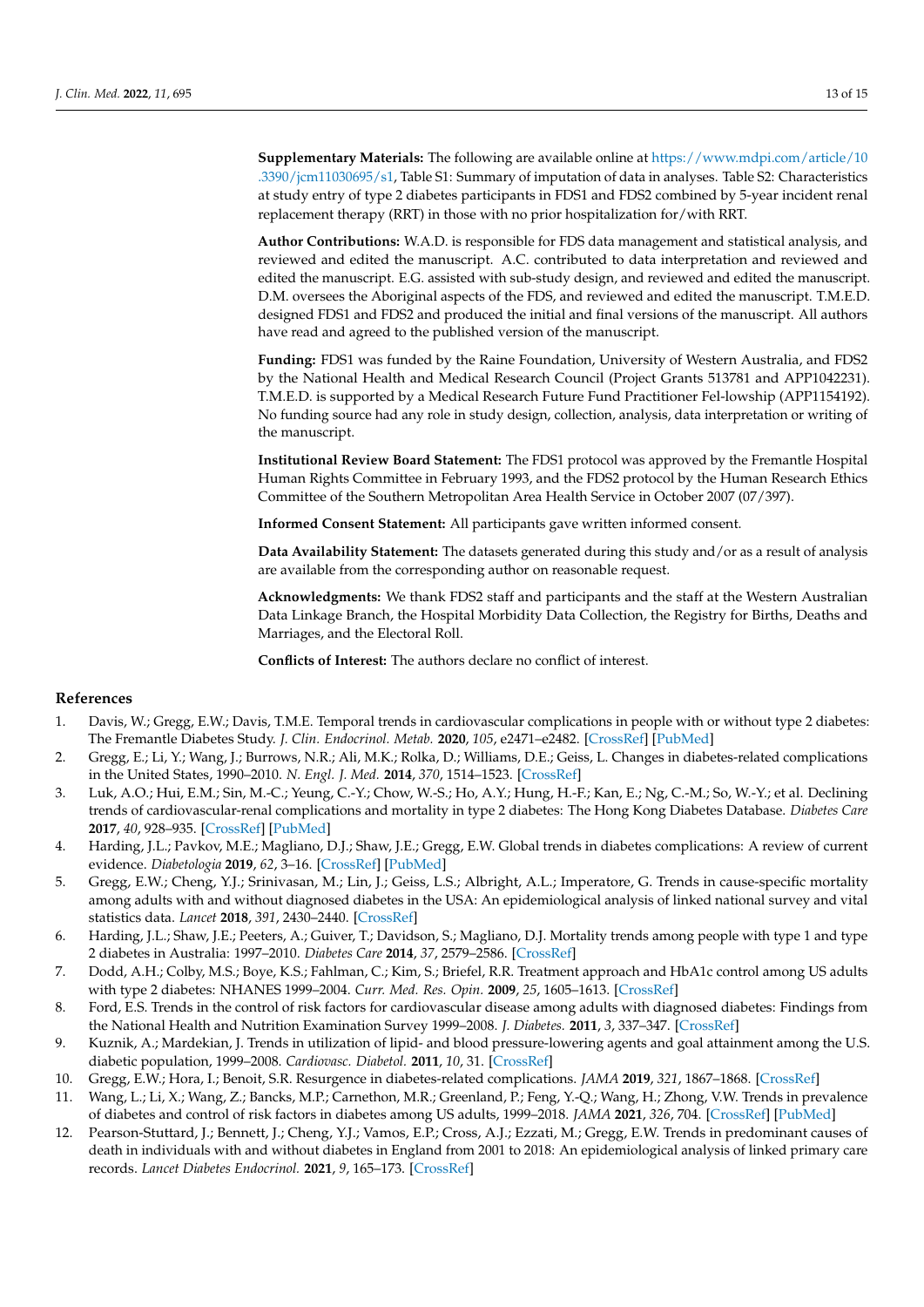- <span id="page-14-0"></span>13. Claessen, H.; Narres, M.; Kvitkina, T.; Wilk, A.; Friedel, H.; Günster, C.; Hoffmann, F.; Koch, M.; Jandeleit-Dahm, K.; Icks, A. Renal replacement therapy in people with and without diabetes in Germany, 2010–2016: An analysis of more than 25 million inhabitants. *Diabetes Care* **2021**, *44*, 1291–1299. [\[CrossRef\]](http://doi.org/10.2337/dc20-2477) [\[PubMed\]](http://www.ncbi.nlm.nih.gov/pubmed/33947749)
- <span id="page-14-1"></span>14. Koye, D.N.; Magliano, D.; Reid, C.M.; Pavkov, M.E.; Chadban, S.J.; McDonald, S.P.; Polkinghorne, K.R.; White, S.; Paul, C.; Shaw, J.E. Trends in Incidence of ESKD in People With Type 1 and Type 2 Diabetes in Australia, 2002–2013. *Am. J. Kidney Dis.* **2019**, *73*, 300–308. [\[CrossRef\]](http://doi.org/10.1053/j.ajkd.2018.10.005) [\[PubMed\]](http://www.ncbi.nlm.nih.gov/pubmed/30579709)
- 15. Laowahutanon, T.; Nakamura, H.; Tachimori, H.; Nomura, S.; Liabsuetrakul, T.; Lim, A.; Rawdaree, P.; Suchonwanich, N.; Yamamoto, H.; Ishizuka, A.; et al. Hospital admission for type 2 diabetes mellitus under the Universal Coverage Scheme in Thailand: A time- and geographical-trend analysis, 2009–2016. *PLoS ONE* **2021**, *16*, e0253434. [\[CrossRef\]](http://doi.org/10.1371/journal.pone.0253434) [\[PubMed\]](http://www.ncbi.nlm.nih.gov/pubmed/34197492)
- 16. Navarra, S.; Solini, A.; Baroni, M.G.; Frova, L.; Grande, E. A long-term nationwide study on chronic kidney disease-related mortality in Italy: Trends and associated comorbidity. *J. Nephrol.* **2021**, in press. [\[CrossRef\]](http://doi.org/10.1007/s40620-021-01132-9) [\[PubMed\]](http://www.ncbi.nlm.nih.gov/pubmed/34357572)
- <span id="page-14-2"></span>17. Assogba, F.G.; Couchoud, C.; Hannedouche, T.; Villar, E.; Frimat, L.; Fagot-Campagna, A.; Jacquelinet, C.; Stengel, B. Trends in the epidemiology and care of diabetes mellitus-related end-stage renal disease in France, 2007–2011. *Diabetologia* **2014**, *57*, 718–728. [\[CrossRef\]](http://doi.org/10.1007/s00125-014-3160-9)
- <span id="page-14-3"></span>18. Kukla, A.; Ventura-Aguiar, P.; Cooper, M.; de Koning, E.J.; Goodman, D.J.; Johnson, P.R.; Han, D.J.; Mandelbrot, D.A.; Pavlakis, M.; Saudek, F.; et al. Transplant options for patients with diabetes and advanced kidney disease: A review. *Am. J. Kidney Dis.* **2021**, *78*, 418–428. [\[CrossRef\]](http://doi.org/10.1053/j.ajkd.2021.02.339)
- 19. Regmi, S.; Rattanavich, R.; Villicana, R. Kidney and pancreas transplant candidacy. *Curr. Opin. Organ. Transplant.* **2021**, *26*, 62–68. [\[CrossRef\]](http://doi.org/10.1097/MOT.0000000000000843)
- <span id="page-14-4"></span>20. Smart, N.; Dieberg, G.; Ladhani, M.; Titus, T. Early referral to specialist nephrology services for preventing the progression to end-stage kidney disease. *Cochrane Database Syst. Rev.* **2014**, CD007333. [\[CrossRef\]](http://doi.org/10.1002/14651858.CD007333.pub2)
- <span id="page-14-5"></span>21. Clark-Cutaia, M.N.; Rivera, E.; Iroegbu, C.; Squires, A. Disparities in chronic kidney disease-the state of the evidence. *Curr. Opin. Nephrol. Hypertens.* **2021**, *30*, 208–214. [\[CrossRef\]](http://doi.org/10.1097/MNH.0000000000000688) [\[PubMed\]](http://www.ncbi.nlm.nih.gov/pubmed/33464006)
- 22. Johansen, K.L.; Chertow, G.M.; Foley, R.N.; Gilbertson, D.T.; Herzog, C.A.; Ishani, A.; Israni, A.K.; Ku, E.; Tamura, M.K.; Li, S.; et al. US Renal Data System 2020 annual data report: Epidemiology of kidney disease in the United States. *Am. J. Kidney Dis.* **2021**, *77*, A7–A8. [\[CrossRef\]](http://doi.org/10.1053/j.ajkd.2021.01.002) [\[PubMed\]](http://www.ncbi.nlm.nih.gov/pubmed/33752804)
- <span id="page-14-6"></span>23. Tjaden, L.A.; Noordzij, M.; Van Stralen, K.J.; Kuehni, C.E.; Raes, A.; Cornelissen, E.A.M.; O'Brien, C.; Papachristou, F.; Schaefer, F.; Groothoff, J.W.; et al. Racial disparities in access to and outcomes of kidney transplantation in children, adolescents, and young adults: Results from the ESPN/ERA-EDTA (European Society of Pediatric Nephrology/European Renal Association-European Dialysis and Transplant Association) Registry. *Am. J. Kidney Dis.* **2016**, *67*, 293–301. [\[PubMed\]](http://www.ncbi.nlm.nih.gov/pubmed/26561356)
- <span id="page-14-7"></span>24. McDonald, S.P.; Russ, G.R. Burden of end-stage renal disease among indigenous peoples in Australia and New Zealand. *Kidney Int.* **2003**, *63*, S123–S127. [\[CrossRef\]](http://doi.org/10.1046/j.1523-1755.63.s83.26.x)
- <span id="page-14-8"></span>25. Davis, T.; Bruce, D.; Davis, W. Cohort profile: The Fremantle Diabetes Study. *Int. J. Epidemiol.* **2013**, *42*, 412–421. [\[CrossRef\]](http://doi.org/10.1093/ije/dys065)
- <span id="page-14-9"></span>26. Australian Bureau of Statistics. Socio-Economic Indexes for Areas. 2013. Available online: [http://www.abs.gov.au/websitedbs/](http://www.abs.gov.au/websitedbs/censushome.nsf/home/seifa) [censushome.nsf/home/seifa](http://www.abs.gov.au/websitedbs/censushome.nsf/home/seifa) (accessed on 1 November 2021).
- <span id="page-14-10"></span>27. Davis, T.M.E.; Zimmet, P.; Davis, W.A.; Bruce, D.G.; Fida, S.; Mackay, I.R. Autoantibodies to glutamic acid decarboxylase in diabetic patients from a multi-ethnic Australian community: The Fremantle Diabetes Study. *Diabet Med.* **2000**, *17*, 667–674. [\[CrossRef\]](http://doi.org/10.1046/j.1464-5491.2000.00359.x)
- <span id="page-14-11"></span>28. Davis, T.M.; Hunt, K.; McAullay, D.; Chubb, S.A.; Sillars, B.A.; Bruce, D.G.; Davis, W.A. Continuing disparities in cardiovascular risk factors and complications between aboriginal and Anglo-Celt Australians with type 2 diabetes: The Fremantle Diabetes Study. *Diabetes Care* **2012**, *35*, 2005–2011. [\[CrossRef\]](http://doi.org/10.2337/dc12-0225)
- <span id="page-14-12"></span>29. Norman, P.E.; Davis, W.A.; Bruce, D.G.; Davis, T.M. Peripheral arterial disease and risk of cardiac death in type 2 diabetes: The Fremantle Diabetes Study. *Diabetes Care* **2006**, *29*, 575–580. [\[CrossRef\]](http://doi.org/10.2337/diacare.29.03.06.dc05-1567)
- <span id="page-14-13"></span>30. Levey, A.S.; Bosch, J.P.; Lewis, J.B.; Greene, T.; Rogers, N.; Roth, D. A more accurate method to estimate glomerular filtration rate from serum creatinine: A new prediction equation. Modification of Diet in Renal Disease Study Group. *Ann. Intern. Med.* **1999**, *130*, 461–470. [\[CrossRef\]](http://doi.org/10.7326/0003-4819-130-6-199903160-00002)
- <span id="page-14-14"></span>31. Feldman, E.L.; Stevens, M.J.; Thomas, P.K.; Brown, M.B.; Canal, N.; A Greene, D. A practical two-step quantitative clinical and electrophysiological assessment for the diagnosis and staging of diabetic neuropathy. *Diabetes Care* **1994**, *17*, 1281–1289. [\[CrossRef\]](http://doi.org/10.2337/diacare.17.11.1281)
- <span id="page-14-15"></span>32. Holman, C.D.J.; A Bass, J.; Rosman, D.L.; Smith, M.B.; Semmens, J.B.; Glasson, E.J.; Brook, E.L.; Trutwein, B.; Rouse, I.L.; Watson, C.R.; et al. A decade of data linkage in Western Australia: Strategic design, applications and benefits of the WA data linkage system. *Aust. Health Rev.* **2008**, *32*, 766–777. [\[CrossRef\]](http://doi.org/10.1071/AH080766) [\[PubMed\]](http://www.ncbi.nlm.nih.gov/pubmed/18980573)
- <span id="page-14-16"></span>33. Charlson, M.E.; Pompei, P.; Ales, K.L.; MacKenzie, C.R. A new method of classifying prognostic comorbidity in longitudinal studies: Development and validation. *J. Chronic. Dis.* **1987**, *40*, 373–383. [\[CrossRef\]](http://doi.org/10.1016/0021-9681(87)90171-8)
- <span id="page-14-17"></span>34. Grace, B.S.; Clayton, P.; Mcdonald, S.P. Increases in renal replacement therapy in Australia and New Zealand: Understanding trends in diabetic nephropathy. *Nephrology* **2012**, *17*, 76–84. [\[CrossRef\]](http://doi.org/10.1111/j.1440-1797.2011.01512.x) [\[PubMed\]](http://www.ncbi.nlm.nih.gov/pubmed/21854505)
- <span id="page-14-18"></span>35. Sasso, F.C.; Pafundi, P.C.; Simeon, V.; De Nicola, L.; Chiodini, P.; Galiero, R.; Rinaldi, L.; Nevola, R.; Salvatore, T.; Sardu, C.; et al. Efficacy and durability of multifactorial intervention on mortality and MACEs: A randomized clinical trial in type-2 diabetic kidney disease. *Cardiovasc. Diabetol.* **2021**, *20*, 145. [\[CrossRef\]](http://doi.org/10.1186/s12933-021-01343-1) [\[PubMed\]](http://www.ncbi.nlm.nih.gov/pubmed/34271948)